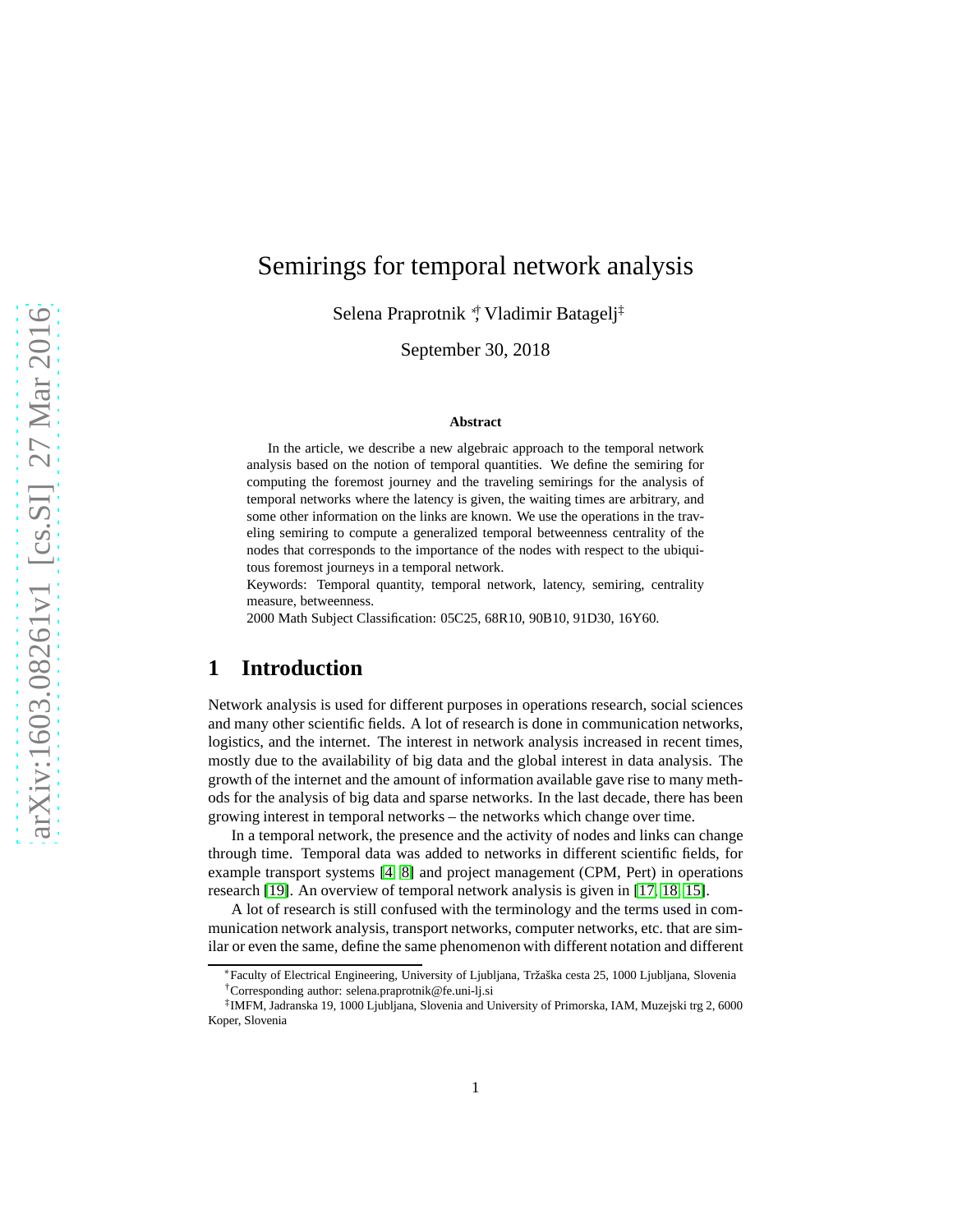words. For example, temporal distance [\[26\]](#page-27-4), reachability time [\[16\]](#page-27-5), latency of the information, and other terms name the same thing in different areas. The same thing happens with journeys [\[26\]](#page-27-4) that are named temporal paths, time respecting paths or paths with schedules by other authors.

There is no established formal description of temporal networks. The common point of all current research is the time component and that the changes of the network are one of the key information about the network.

The beginnings of temporal network analysis are based on time slices of the network [\[24\]](#page-27-6). The temporal network is represented as a sequence of static networks, representing the state of the temporal network at a chosen time point (interval).

Two different approaches aim to unify temporal networks theory in a way that could be used for all the different uses. One is the time-aggregated graph from [13]. The other is the time-varying graph from [\[7\]](#page-26-2).

We feel that both descriptions lack the possibility of adding arbitrary information to the network nodes or links. They are both describing the presence with explicit functions which also seems too complex. In [\[3\]](#page-26-3) and [\[22\]](#page-27-7), we proposed a new way for the temporal network description which remedies both of these shortcomings.

In the article, we shortly explain our description of temporal networks and study the case of temporal networks that is an extension of static networks and of temporal networks with zero latency and zero waiting times described in our previous articles [\[3,](#page-26-3) [22\]](#page-27-7). We define a mathematical model for the description of temporal networks that allows for the presence / activity of the nodes / links and for the node properties and the link weights to change through time. The amount of the information that can be described with our representation of temporal networks is not limited. We construct semirings with operations that allow us to define and compute a simple node centrality measure in a temporal network.

Most of the static network analysis based on paths has been difficult to generalize to the case of temporal networks because of the obvious differences – in static networks the shortest path always includes the shortest subpaths which is not true in temporal networks (we address this issue in more detail at the end of the article). Also, these measures cannot be generalized with the time slices approach as the temporal network can be disconnected at every time point and connected through time (think of the network of e-mail messages). The analysis of path based indices has to be done on dynamic networks that include the latency information.

For some special cases, there were steps taken to compute shortest, fastest, and foremost journeys [\[26\]](#page-27-4). But the complexity of the standard problems of network analyisis can be a lot greater in temporal networks. For example, the problem of strongly connected components in temporal networks is NP complete [\[5,](#page-26-4) 21].

With this article, we make a step towards unifying temporal networks description and to adding information to the nodes and links of the temporal network. We also provide a way to combine different information in a useful manner. One such example is the generalization of the betweenness centrality.

In Section [2,](#page-2-0) we present some basic definitions and notation used in the rest of the paper.

In Section [3,](#page-3-0) we define semirings and describe their use in network analysis. We give some examples that we need for the description and better understanding of tem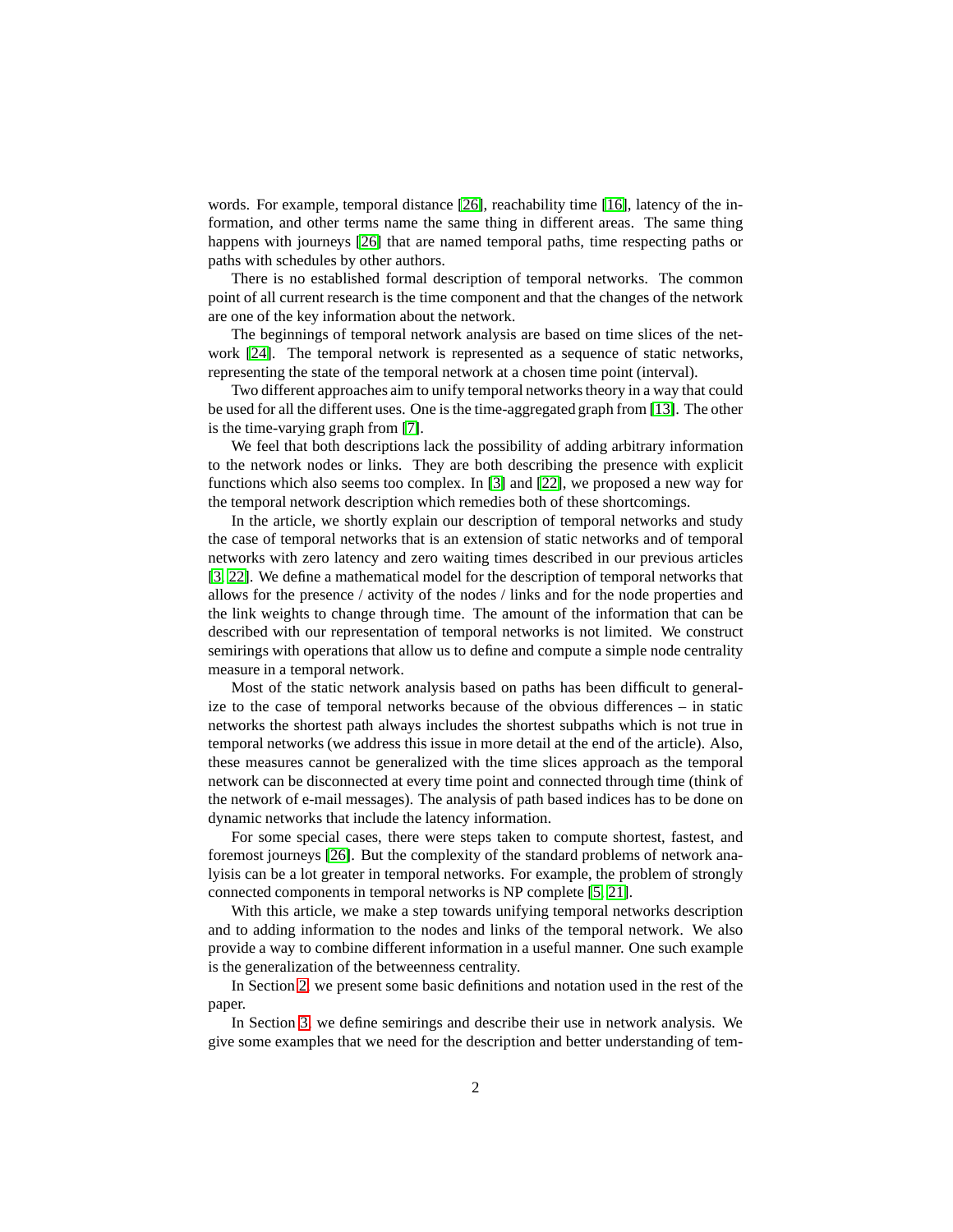poral semirings.

In Section [4,](#page-6-0) we present the definitions of our new approach to the temporal network analysis. We introduce the notion of temporal quantities and the temporal semirings for the analysis of temporal networks with zero latency and zero waiting time. We introduce the semiring of increasing functions and explain how it is used in computing the foremost journeys – we get the first arrival semiring. The traveling semirings take into account additional network information, besides the latency.

We describe the application of these semirings on some generic temporal networks. We used the Python library TQ that we started writing in our previous articles [\[22,](#page-27-7) [3\]](#page-26-3) and we extended it to include the operations in the first arrival semiring and in the traveling combinatorial semiring. We are also developing a user friendly program called Ianus for an easy access to the library options. The program and the library are freely available at <http://vladowiki.fmf.uni-lj.si/doku.php?id=tq>.

In Section [5,](#page-17-0) we explain a possible use of the traveling semiring – two generalizations of the betweenness centrality. We extended the library TQ so that it can be used to compute the first arrival betweenness and the first arrival betweenness with exclusion in any network described in Ianus format. We test the proposed centrality on a part of the bus schedule network of Ljubljana, Slovenia.

We conclude with directions for future work in Section [6.](#page-25-0) Our work opens a lot of different future research possibilities.

## <span id="page-2-0"></span>**2 Definitions and notation**

**Definition 1.** A *graph* G is an ordered pair of sets  $(V, \mathcal{L})$ , the set V is the set of *nodes* and the set  $\mathcal L$  is the set of *links* between nodes. The links between the nodes  $u$  and  $v$ can be *directed (arcs)*  $(u, v)$  or *undirected (edges)*  $\{u, v\}$ . With  $\ell(u, v)$  we tell that the link  $\ell$  goes from  $u$  to  $v$ . If for an arc  $\ell$  it holds  $\ell(u, v)$  we say that  $\ell$  starts at  $u$  and ends at *v.*

With *n* we denote the number of nodes |V| and with *m* the number of links  $|\mathcal{L}|$ . We assume that *n* and *m* are finite.

**Definition 2.** A *network*  $\mathcal{N} = (\mathcal{V}, \mathcal{L}, \mathcal{P}, \mathcal{W})$  consists of the graph  $\mathcal{G} = (\mathcal{V}, \mathcal{L})$  with additional information about the values (*weights*) of links W and the values (*properties*) of the nodes P*.*

**Definition 3.** A *walk* in a graph G with a *start* at the node  $v_0$  and an *end* at the node  $v_p$  is a finite alternating sequence of nodes and links

$$
\pi = v_0 \ell_1 v_1 \ell_2 v_2 \dots \ell_p v_p
$$

iff  $\ell_i(v_{i-1}, v_i)$ ,  $i = 1, 2, \ldots, p$ . The *length* of a walk is the number p of links it contains. The sequence  $\pi$  is a *semiwalk* iff the direction of the links is not important, that is  $\ell_i(v_{i-1}, v_i)$  or  $\ell_i(v_i, v_{i-1})$  for all  $i = 1, 2, \ldots, p$ . A walk is *closed* iff it starts and ends at the same node,  $v_0 = v_p$ . A walk without repeating nodes is an *elementary walk* or a *path*.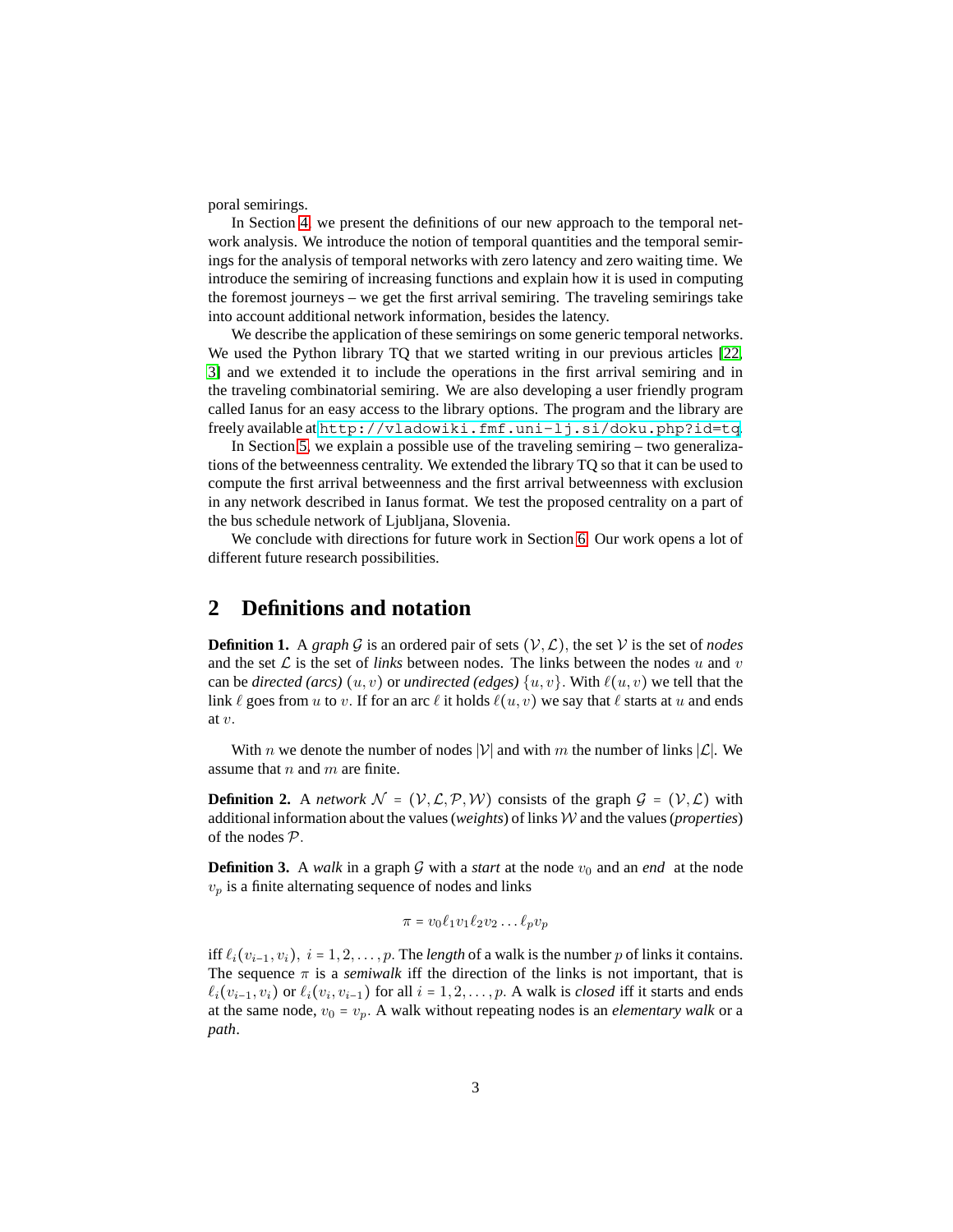**Definition 4.** A *value matrix* **A** of a network  $\mathcal{N} = (\mathcal{V}, \mathcal{L}, w)$  is defined as

$$
\mathbf{A} = [a_{uv}]_{u,v \in \mathcal{V}} = \begin{cases} w(u,v), & (u,v) \in \mathcal{L}, \\ 0, & \text{otherwise}, \end{cases}
$$

where  $w(u, v)$  denotes the weight associated with the link  $(u, v)$ .

In our notation  $0 \in \mathbb{N}$ . We denote  $\overline{\mathbb{N}} = \mathbb{N} \cup \{\infty\}$ ,  $\overline{\mathbb{Z}} = \mathbb{Z} \cup \{\pm \infty\}$ ,  $\overline{\mathbb{R}} = \mathbb{R} \cup \{\pm \infty\}$  and  $\overline{\mathbb{R}^+_0} = \mathbb{R}^+_0 \cup \{\infty\}.$ 

# <span id="page-3-0"></span>**3 Semirings**

Semirings are frequently used in network analysis [1, [6,](#page-26-5) [9,](#page-26-6) [14,](#page-26-7) [20,](#page-27-8) [27\]](#page-27-9). In this section, we describe semirings that are used most frequently and are later generalized for the analysis of temporal networks.

**Definition 5.** Let  $a, b, c \in A$ . The set *A* with binary operations addition  $\oplus$  and multiplication ⊙*,* neutral element 0 and unit 1*,* denoted with *A*(⊕*,* ⊙*,* 0*,* 1)*,* is a *semiring*, when the following conditions hold:

- the set *A* is a commutative monoid for the addition  $\oplus$  with a neutral element 0 (the addition is commutative, associative and  $a \oplus 0 = a$  for all  $a \in A$ );
- the set *A* is a monoid for the multiplication ⊙ with the unit 1 (the multiplication is associative and  $a \odot 1 = 1 \odot a = a$  for all  $a \in A$ );
- the addition distributes over the multiplication

$$
a \odot (b \oplus c) = (a \odot b) \oplus (a \odot c)
$$
 and  $(a \oplus b) \odot c = (a \odot c) \oplus (b \odot c)$ ;

• the element 0 is an absorbing element or zero for the multiplication

$$
a \odot 0 = 0 \odot a = 0 \text{ for all } a \in A.
$$

In all cases, we assume precedence of the multiplication over the addition. The last point in the definition of semirings is omitted by some authors. We need it in order to construct a matrix semiring over the semiring *A.* If all the points in the definition, except for the last one, hold for a given set  $A$ , it can be extended with the element  $\mathcal{H}$ , for which by definition

$$
a \oplus \mathfrak{H} = \mathfrak{H} \oplus a = a
$$
 and  $a \odot \mathfrak{H} = \mathfrak{H} \odot a = \mathfrak{H}$ 

holds for all  $a \in A \cup \{\#\}$ . In the extended set  $A_{\#\} = A \cup \{\#\}$  the element  $\#\$  is a zero by the definition and  $(A_{\mathbb{H}}, \oplus, \odot, \mathbb{H}, 1)$  is a semiring.

**Definition 6.** A semiring is *complete* iff the addition is well defined for countable sets and the distributivity laws still hold.

**Definition 7.** The addition is *idempotent* iff  $a \oplus a = a$  for all  $a \in A$ .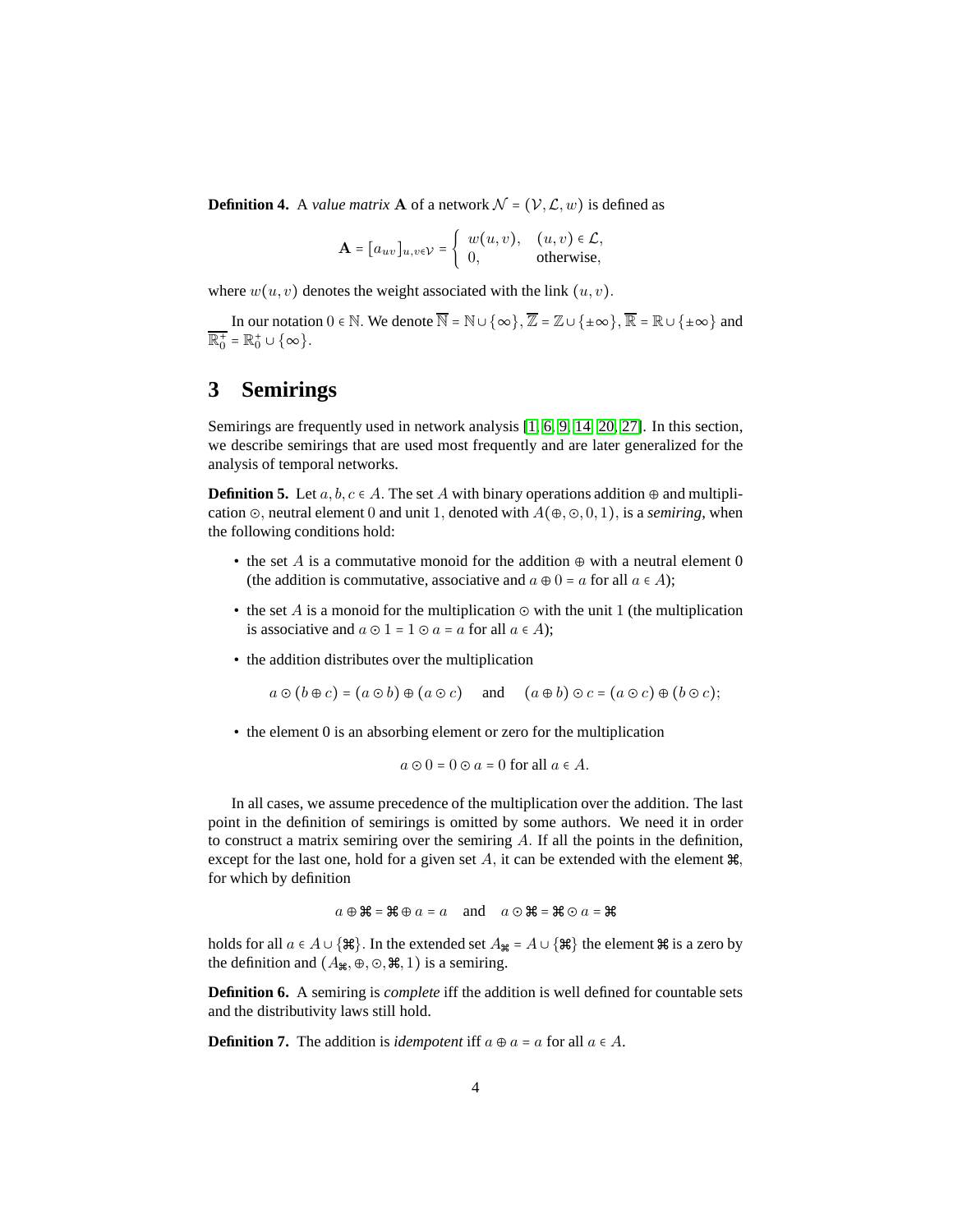**Definition 8.** A complete semiring  $(A, \oplus, \odot, 0, 1)$  is *closed* iff an additional unary operation *closure*  $\star$  is defined in it and

$$
a^* = 1 \oplus (a \odot a^*) = 1 \oplus (a^* \odot a)
$$
 for all  $a \in A$ .

We define a *strict closure*  $\overline{a}$  in a closed semiring as

 $\overline{a} = a \odot a^*$ .

There can be different closures in the same semiring. A complete semiring is closed when the closure is defined with

<span id="page-4-0"></span>
$$
a^* = \bigoplus_{k \ge 0} a^k. \tag{1}
$$

In the rest of the article the term closure describes the operation from the equation [\(1\)](#page-4-0). **Definition 9.** A semiring  $(A, \oplus, \odot, 0, 1)$  is *absorptive* iff for every  $a, b, c \in A$  it holds

$$
(a\odot b)\oplus (a\odot c\odot b)=a\odot b.
$$

Because of the distributivity and the existence of the unit, it is enough to check that  $1 \oplus c = 1$  for every  $c \in A$  for the validity of the absorption law. In absorptive semirings also  $a^* = 1$  for all  $a \in A$ . An absorptive semiring is idempotent.

**Definition 10.** Over the semiring  $(A, \oplus, \odot, 0, 1)$ , we construct the *semiring of square matrices*  $A^{n \times n}$  of order *n* which consist of the elements from *A*. The addition and the multiplication in the matrix semiring are defined in the usual way:

$$
(\mathbf{A} \oplus \mathbf{B})_{ij} = a_{ij} \oplus b_{ij}
$$
 and  $(\mathbf{A} \odot \mathbf{B})_{ij} = \bigoplus_{k=1}^{n} a_{ik} \odot b_{kj}, i, j = 1, 2, ..., n.$ 

Note that the operations on the left hand side operate in the matrix semiring  $A^{n \times n}$ and the operations on the right hand side operate in the underlying semiring *A.*

For computing the closure  $A^*$  of the network value matrix  $A$  over a complete semiring  $(A, \oplus, \odot, 0, 1)$ , the Fletcher's algorithm can be used. It is described in [\[10\]](#page-26-8).

## **3.1 The use of semirings in network analysis**

In network analysis, semirings are used to combine weights on the links of the network. Combining the weights, we can observe different network properties. There are two basic cases – combining weights of two parallel links between two nodes or the weights of two sequential links between three nodes. The weights on the parallel links are combined using the semiring addition and the weights on the sequential links are combined using the semiring multiplication. A graphical representation is given in Figure [1.](#page-5-0) Using the semiring operations, the weights of links can be extended to walks and to sets of walks in the network [\[2\]](#page-26-9).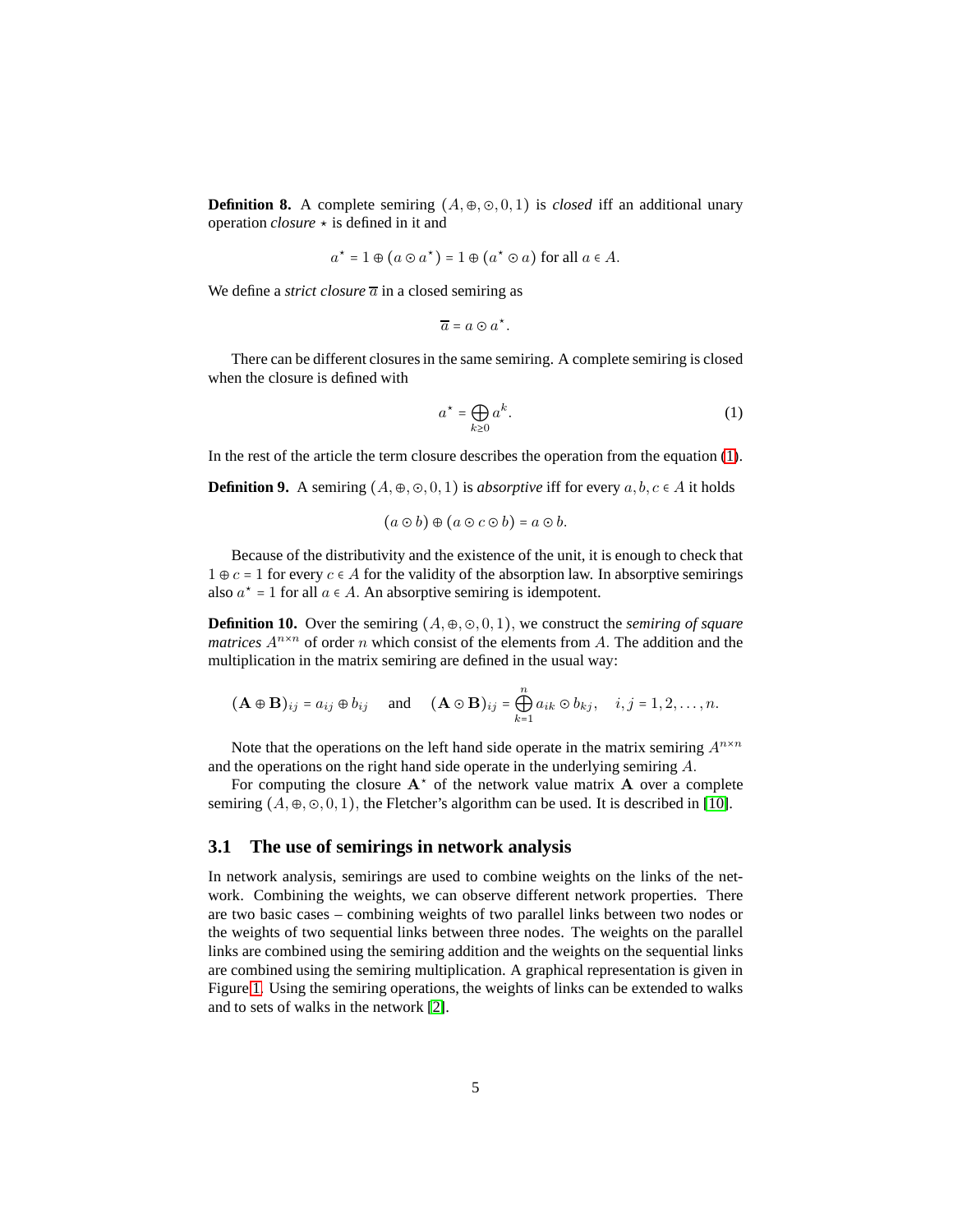<span id="page-5-0"></span>

Figure 1: The semiring addition and the semiring multiplication in networks.

#### **3.1.1 Combinatorial semiring**

The combinatorial semiring is the semiring of the natural numbers for the usual addition and multiplication  $(\overline{N}, +, \cdot, 0, 1)$ . In some cases other number sets are used, for example  $\overline{\mathbb{R}_0^+}$ . This semiring is complete and closed for  $a^* = \sum_{k\geq 0} a^k$ . It is not absorptive and the addition is not idempotent.

In network analysis, the combinatorial semiring is used when the weights of links represent the number of ways to traverse them. The semiring addition and multiplication correspond to the rule of sum and the rule of product used in combinatorics [\[23\]](#page-27-10).

#### **3.1.2 Shortest paths semiring**

The shortest paths semiring is defined as  $(\overline{\mathbb{R}_0^+}, \min, +, \infty, 0)$ . It is complete, commutative (i.e. also the semiring multiplication is commutative), and absorptive. It is closed and  $a^* = \min\{0, a + a^*\} = 0$  for all  $a \in \overline{\mathbb{R}^+_0}$ . If the set  $\overline{\mathbb{N}}$  is used instead of  $\overline{\mathbb{R}^+_0}$ , the semiring is called *tropical*.

The shortest paths semiring is used in the classical shortest paths problem:

A network  $\mathcal{N} = (\mathcal{V}, \mathcal{L}, w)$  with weights on links  $w : \mathcal{L} \to \overline{\mathbb{R}^+_0}$  and a (source) node *s* ∈ *V* are given. The value  $w(u, v)$  represents the length of the link from *u* to *v*. We would like to compute all lengths of the shortest paths from *s* to other nodes  $v \in V \setminus \{s\}$ . The usual solution is using dynamic programming: Define  $d(s) = 0$  and compute the distances to other nodes  $v \in V \setminus \{s\}$  using Bellman's equation

<span id="page-5-1"></span>
$$
d(v) = \min_{u \in V} \{d(u) + w(u, v)\}.
$$
 (2)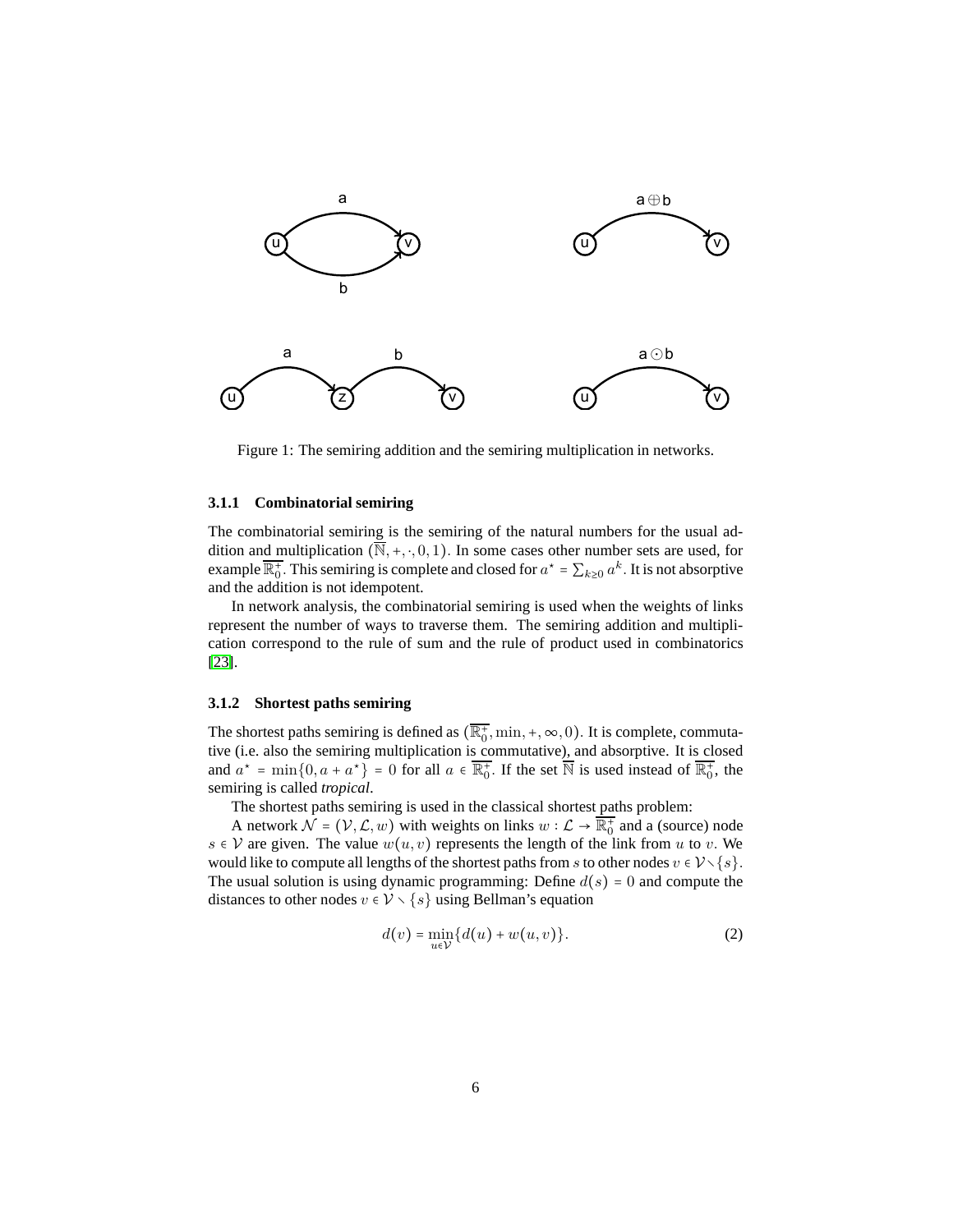### <span id="page-6-1"></span>**3.1.3 Geodetic semiring**

In a set  $A = \overline{\mathbb{R}^+_0} \times \overline{\mathbb{N}}$  the addition

$$
(a,i) \oplus (b,j) = \left(\min(a,b), \begin{cases} i, & a < b \\ i+j, & a = b \\ j, & a > b \end{cases}\right)
$$

and the multiplication

$$
(a,i)\odot(b,j)=(a+b,i\cdot j)
$$

are defined. For these operations  $(A, \oplus, \odot, (\infty, 0), (0, 1))$  is a complete closed semiring [\[2\]](#page-26-9) for the closure

$$
(a,i)^* = \begin{cases} (0,\infty), & a = 0, i \neq 0, \\ (0,1), & \text{otherwise.} \end{cases}
$$

It is called a geodetic semiring. It is not idempotent.

The geodetic semiring is a combination of the shortest paths semiring and the combinatorial semiring. It is used to compute the length and the number of the shortest paths between pairs of nodes.

## <span id="page-6-0"></span>**4 Semirings for temporal networks**

**Definition 11.** A *temporal network*  $\mathcal{N} = (\mathcal{V}, \mathcal{L}, \mathcal{T}, \mathcal{P}, \mathcal{W})$  is an ordinary (static) network  $(V, \mathcal{L}, \mathcal{P}, \mathcal{W})$  with an added time dimension  $\mathcal{T}$ . Similarly to static networks,  $G(V, \mathcal{L}, \mathcal{T})$  is a graph which can now change through time. In temporal networks, W are temporal weights on the links, and  $P$  are temporal properties of the nodes. The set  $\mathcal T$  of time points  $t \in \mathcal T$  is a lifetime of the network. The lifetime  $\mathcal T$  is usually a subset of integers  $\mathcal{T} \subseteq \overline{\mathbb{Z}}$  or a subset of reals  $\mathcal{T} \subseteq \overline{\mathbb{R}}$ . In general, a linearly ordered set is sufficient. In the following, we use  $\mathcal T$  as a semiring with operations  $\oplus$  = min and ⊙ = +*.*

For the operations on temporal networks with zero latency, described in our articles [\[3,](#page-26-3) [22\]](#page-27-7), we assumed  $\mathcal{T} \subseteq \mathbb{N}$ .

In a temporal network, the nodes  $v \in V$  and the links  $\ell \in L$  are not necessarily present or active all the time. Let  $T(v)$ ,  $T \in \mathcal{P}$ , be the set of time points in which the node *v* is present; and let  $T(\ell)$ ,  $T \in W$ , be the set of time points in which the link  $\ell$ is active. We require that the following *consistency condition* holds: If a link *ℓ*(*u, v*) is active at the time *t* its end nodes *u* and *v* must be present at the time *t.* Formally,

$$
T(\ell(u,v)) \subseteq T(u) \cap T(v). \tag{3}
$$

**Definition 12.** The static network consisting of links and nodes present in a temporal network at the time  $t \in \mathcal{T}$  is denoted with  $\mathcal{N}(t)$  and is called a *time slice* of the temporal network at the time *t.*

Let  $\mathcal{T}' \subset \mathcal{T}$ . Time slices are extended to the set  $\mathcal{T}'$  as

$$
\mathcal{N}(\mathcal{T}') = \bigcup_{t \in \mathcal{T}'} \mathcal{N}(t).
$$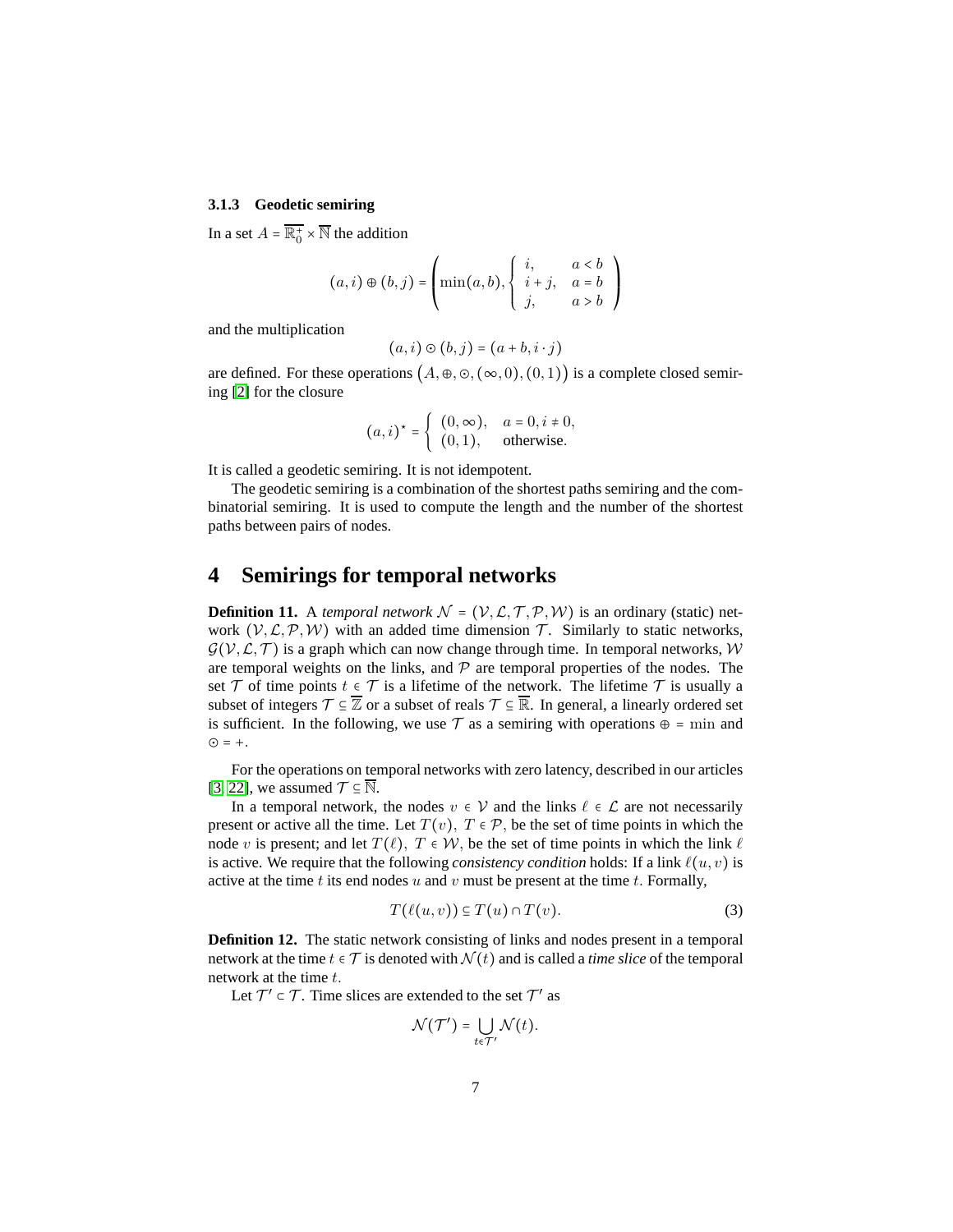When we are interested in walks in temporal networks, there are usually additional information on the links of the network.

**Definition 13.** The *latency*  $\tau \in W$ ,  $\tau : \mathcal{L} \times \mathcal{T} \to \overline{\mathbb{R}^+_0}$ . The value of  $\tau(\ell, t)$  represents the time needed to traverse the link *ℓ* if the transition is started at the time *t.* If the latency *τ* is omitted, we assume  $\tau(\ell, t) = 0$  for all  $\ell \in \mathcal{L}$  and for all  $t \in \mathcal{T}$ .

**Definition 14.** The *weight*  $w \in \mathcal{W}$ ,  $w : \mathcal{L} \times \mathcal{T} \to \overline{\mathbb{R}}$ , with values  $w(\ell, t)$  representing length, cost, flow, etc. on the link *ℓ* if the transition is started at the time *t.* If the weight *w* is omitted, we assume  $w(\ell, t) = 1$  for all links  $\ell \in \mathcal{L}$  and all times  $t \in \mathcal{T}$ . In some cases the weights are structured.

**Definition 15.** A walk in a temporal network is called a *journey*. The journey  $\sigma(v_0, v_k, t_0)$ from the start node  $v_0$  to the end node  $v_k$  with the begining  $t_0$  is a finite sequence

$$
(t_0,v_0,(t_1,\ell_1),v_1,(t_2,\ell_2),v_2,\ldots,v_{k-2},(t_{k-1},\ell_{k-1}),v_{k-1},(t_k,\ell_k),v_k),
$$

where  $v_i \in \mathcal{V}, i = 0, 1, \ldots, k$ , and  $\ell_i \in \mathcal{L}, t_i \in \mathcal{T}, i = 1, 2, \ldots, k$ . The links have to link the appropriate nodes,  $\ell_i(v_{i-1}, v_i)$ . The triples  $v_{i-1}$ ,  $(t_i, \ell_i)$  tell that we started from the node  $v_{i-1}$  at the time  $t_i$  along the link  $\ell_i$ .

We denote  $t'_0 = t_0, t'_i = t_i + \tau(\ell_i, t_i), i = 1, 2, \ldots, k$ . These are the times when we arrive at the next node. For a journey  $t'_{i-1} \leq t_i$  has to hold and the link  $\ell_i$  has to be present in the time interval  $[t_i, t'_i]$  for all  $i = 1, 2, \ldots, k$ . Also, the node  $v_0$  has to be present at the time *t*0*.*

Note that by the consistency condition it also holds that the nodes  $v_{i-1}$  and  $v_i$  are present in the time interval  $[t_i, t'_i]$ .

**Definition 16.** A journey is *regular* if the node  $v_i$  is present while waiting in the node for the next transition, that is during the time interval  $[t'_{i}, t_{i+1}]$ ,  $i = 0, 1, ..., k - 1$ .

**Definition 17.** A journey  $\sigma$  has a (graph) *length* equal to the number *k* of links it contains,  $|\sigma| = k$ . The *duration* of the journey is equal to  $t(\sigma) = t'_{k} - t_0$  and the *value* of the journey is equal to

$$
w(\sigma) = w(\ell_1, t_1) \odot w(\ell_2, t_2) \odot \cdots \odot w(\ell_k, t_k) = \bigodot_{(t,\ell) \in \sigma} w(\ell, t)
$$

for the multiplication in the appropriate semiring.

**Definition 18.** The time  $t_0$  is the *begining* of the journey, the time  $t_1$  is the *departure* and  $t'_{k}$  is the *arrival* (end of the journey). The time  $t'_{k} - t_{1}$  is called a *strict duration* of the journey. Times  $t_{i+1} - t'_{i}$ ,  $i = 0, 1, ..., k - 1$ , are the *waiting times* of the journey.

**Definition 19.** A *jump* is a journey inside a given network time slice  $\mathcal{N}(t)$ . Jumps have zero latency and zero waiting times.

**Definition 20.** The *fastest* journey is the one with the smallest strict duration. The *foremost* journey is the one with the smallest arrival time. The *cheapest* journey is the one with the smallest value.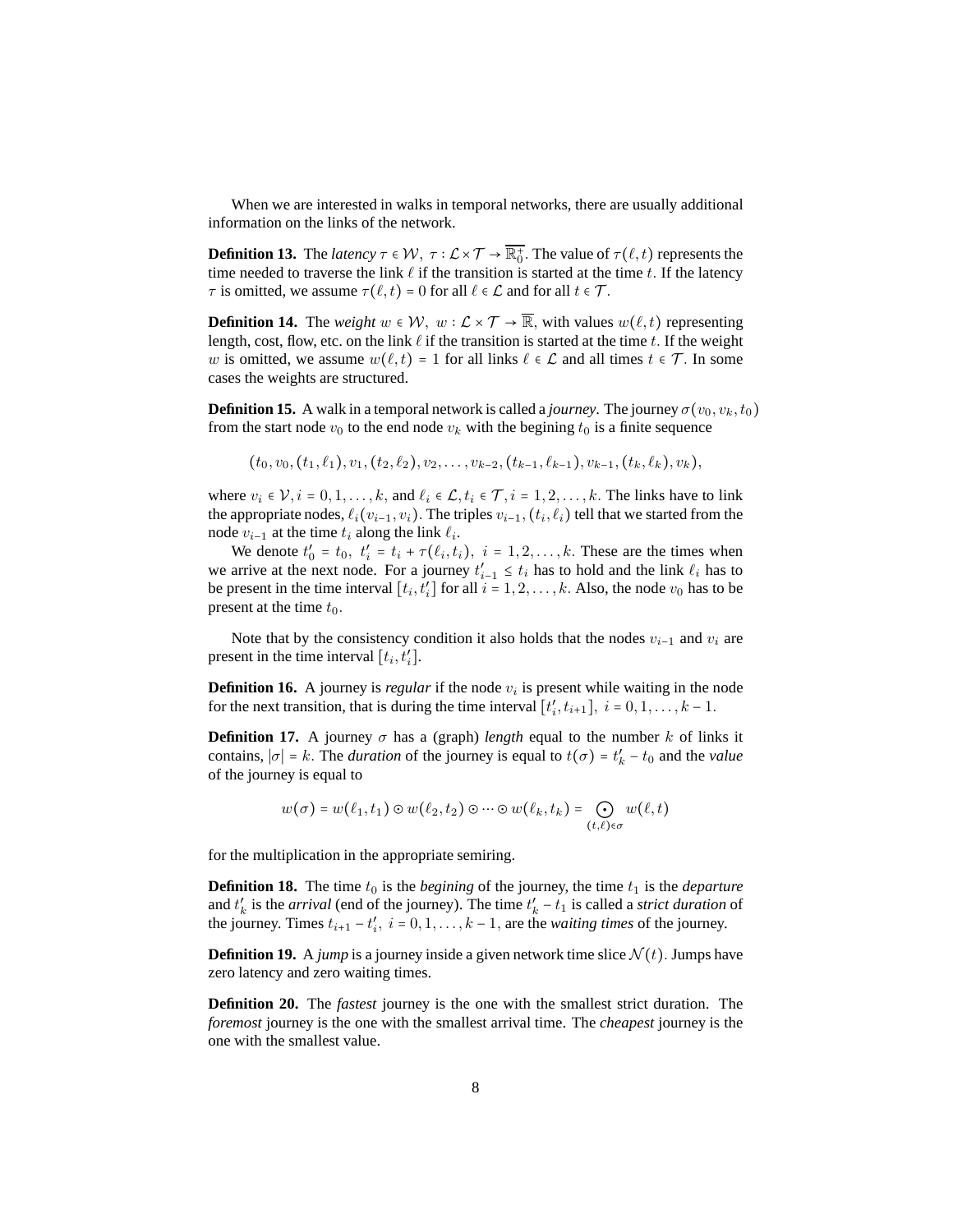**Definition 21.** A part of the journey  $\sigma(v_0, v_k, t_0)$  from the node  $v_i$  to the node  $v_j$  with the beginning at the time *t<sup>i</sup> ,*

$$
(t_i,v_i,(t_{i+1},\ell_{i+1}),v_{i+1},\ldots,v_{j-1},(t_j,\ell_j),v_j),
$$

is caled a *stage* of the journey. An *ubiquitous foremost journey* is the foremost journey for which every stage is a foremost journey between the nodes  $v_i$  and  $v_j$  with the beginning *t<sup>i</sup> .*

It has been shown in [\[26\]](#page-27-4) that if there exists a journey between two nodes, then the ubiquitous foremost journey exists between them.

### **4.1 Temporal quantities**

In temporal networks besides the presence or absence of nodes and links, also the values of node and link properties change through time. For the description of the temporal properties, we introduced *temporal quantities* in [\[3\]](#page-26-3). Let *a*(*t*) be the value of the property *a* at the time *t*. We assume that the values  $a(t)$  of the function *a* belong to the semiring  $(A, \oplus, \odot, 0, 1)$ . The node or the link that *a* is describing is not necessarily present at all times. Therefore the function *a* is not defined for all values  $t \in \mathcal{T}$ .

**Definition 22.** Let  $(A, \oplus, \odot, 0, 1)$  be a semiring and let the function  $a: T_a \rightarrow A$  describe a temporal property in a temporal network. A *temporal quantity*  $\hat{a}$  ∶  $\mathcal{T} \rightarrow A$  is an extension of the function *a,*

$$
\hat{a}(t) = \begin{cases} a(t), & t \in T_a, \\ 0, & t \in \mathcal{T} \setminus T_a. \end{cases}
$$

Note that the values of temporal quantities while the node or the link is not present are defined as the zero of the semiring *A.* This means that the values along the sequential links are equal to 0 (describing nonexistence) if one of the sequential links does not exist.

In the rest of the article, we denote temporal quantities with  $a$  instead of  $\hat{a}$ .

### **4.2 Temporal semirings**

In this section, the latency and the waiting times in the temporal network are equal to zero. We described the temporal semirings in more detail and provided algorithmic support in our articles [\[3,](#page-26-3) [22\]](#page-27-7).

<span id="page-8-0"></span>**Definition 23.** Let  $A_{\tau}$  be a set of all temporal quantities over the chosen semiring  $(A, \oplus, \odot, 0, 1)$  for the lifetime  $\mathcal{T}$ , that is  $A_{\mathcal{T}} = \{a : \mathcal{T} \to A\}$ . In the set  $A_{\mathcal{T}}$ , we define the *addition*

$$
(a \oplus b)(t) = a(t) \oplus b(t)
$$

and the *multiplication*

$$
(a\odot b)(t) = a(t)\odot b(t).
$$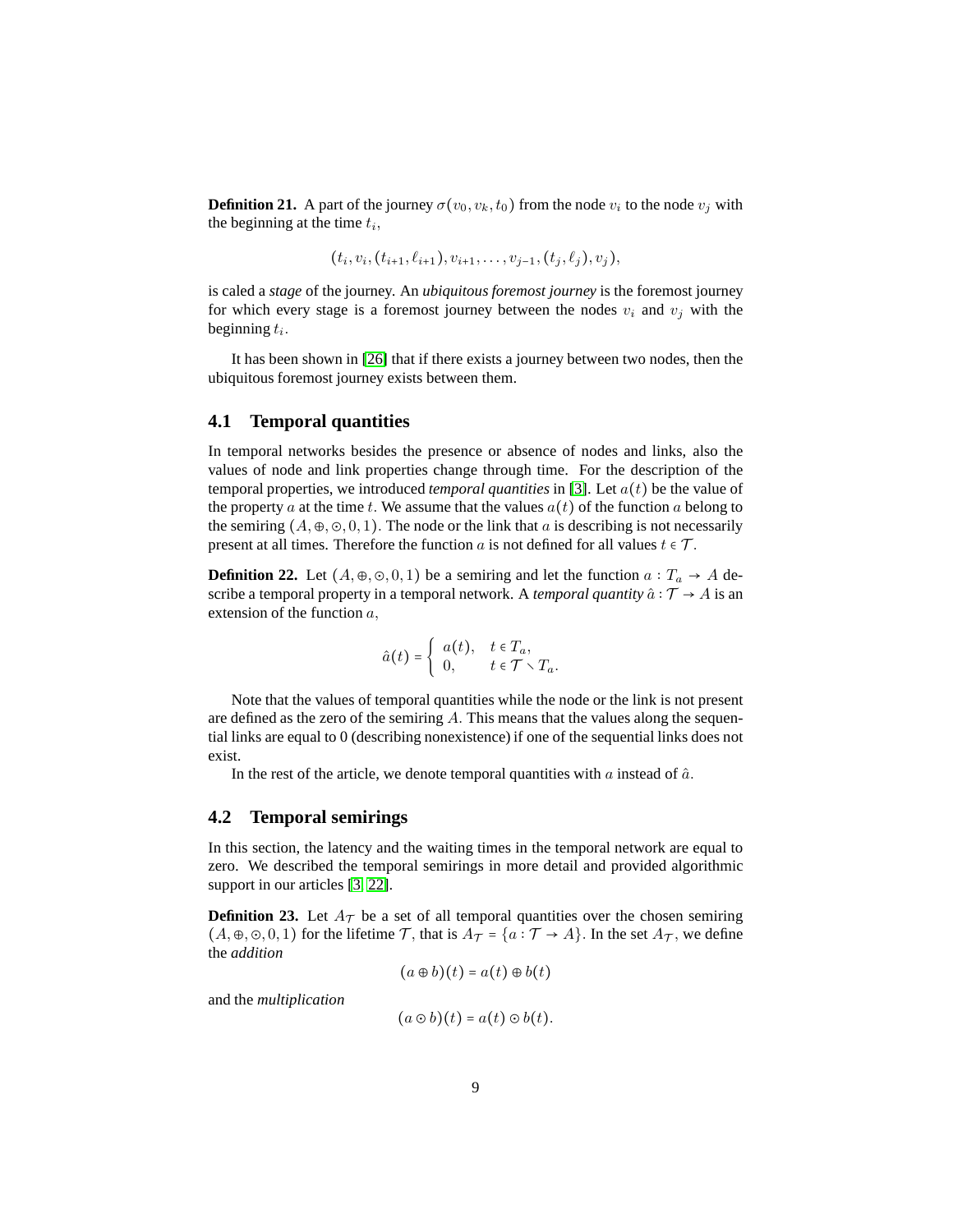The operations on the left hand side operate in the set  $A_{\mathcal{T}}$  of temporal quantities over the semiring A for the lifetime  $\mathcal{T}$ , and the operations on the right hand side operate in the semiring *A.*

**Theorem 1.** *The set*  $A_T$  *for the operations from the definition* [23](#page-8-0) *is a semiring with the zero*  $0(t) = 0$ *,*  $t \in \mathcal{T}$ *, and the unit*  $1(t) = 1$ *,*  $t \in \mathcal{T}$ *.* 

*Proof.* The operations are defined pointwise and the semiring properties in  $A<sub>T</sub>$  follow from the properties of the semiring *A.*  $\Box$ 

**Definition 24.** Let *A* be a combinatorial (shortest paths, geodetic, etc.) semiring. The semiring  $A_{\mathcal{T}}$  is called a *temporal combinatorial* (shortest paths, geodetic, etc.) semir*ing*.

We can construct a matrix semiring over the temporal semirings. Such matrices can be used to describe temporal networks. Because the values of  $a(t)$  and  $b(t)$  in the definition [23](#page-8-0) correspond to the same time point *t,* the latency and the waiting times are restricted to zero for the whole lifetime. The use of this semiring in temporal networks is restricted to jumps and not to arbitrary journeys for the operations to make sense.

### **4.3 Semiring of increasing functions**

**Definition 25.** A function *f* is *increasing* iff  $f(x) \ge f(y)$  for all *x*, *y* of its domain for which  $x \geq y$ . We say that a function f is *expanding* if  $f(x) \geq x$  for all x of its domain.

<span id="page-9-0"></span>**Theorem 2.** *The set*

 $A = \{ f : \overline{\mathbb{N}} \to \overline{\mathbb{N}};$  *function f is increasing and expanding*  $\}$ 

*is a semiring for the operations*

$$
f \oplus g = \min(f, g)
$$
 and  $f \odot g = g \circ f$ .

*The zero is a function*  $f \equiv \infty$  *and the unit is the identity function*  $f = id$ *. For the domain or codomain of functions*  $f$  *we could also choose the sets*  $\overline{\mathbb{Z}}, \, \overline{\mathbb{R}^+_0},$  *or*  $\overline{\mathbb{R}}.$ 

*Proof.* This semiring is very similar to the semiring from [\[14,](#page-26-7) p. 346, Section 4.2.1]. 口

**Definition 26.** The semiring *A* from theorem [2](#page-9-0) is called the *semiring of increasing functions.*

The semiring of increasing functions is complete, idempotent  $(\min(f, f) = f)$ , closed for  $f^* = 1 \oplus f \odot f^* = \min(id, f^* \circ f) = id$ , and absorptive  $(\min(id, f) = id)$ because  $f^*$  and  $f$  are increasing and expanding functions.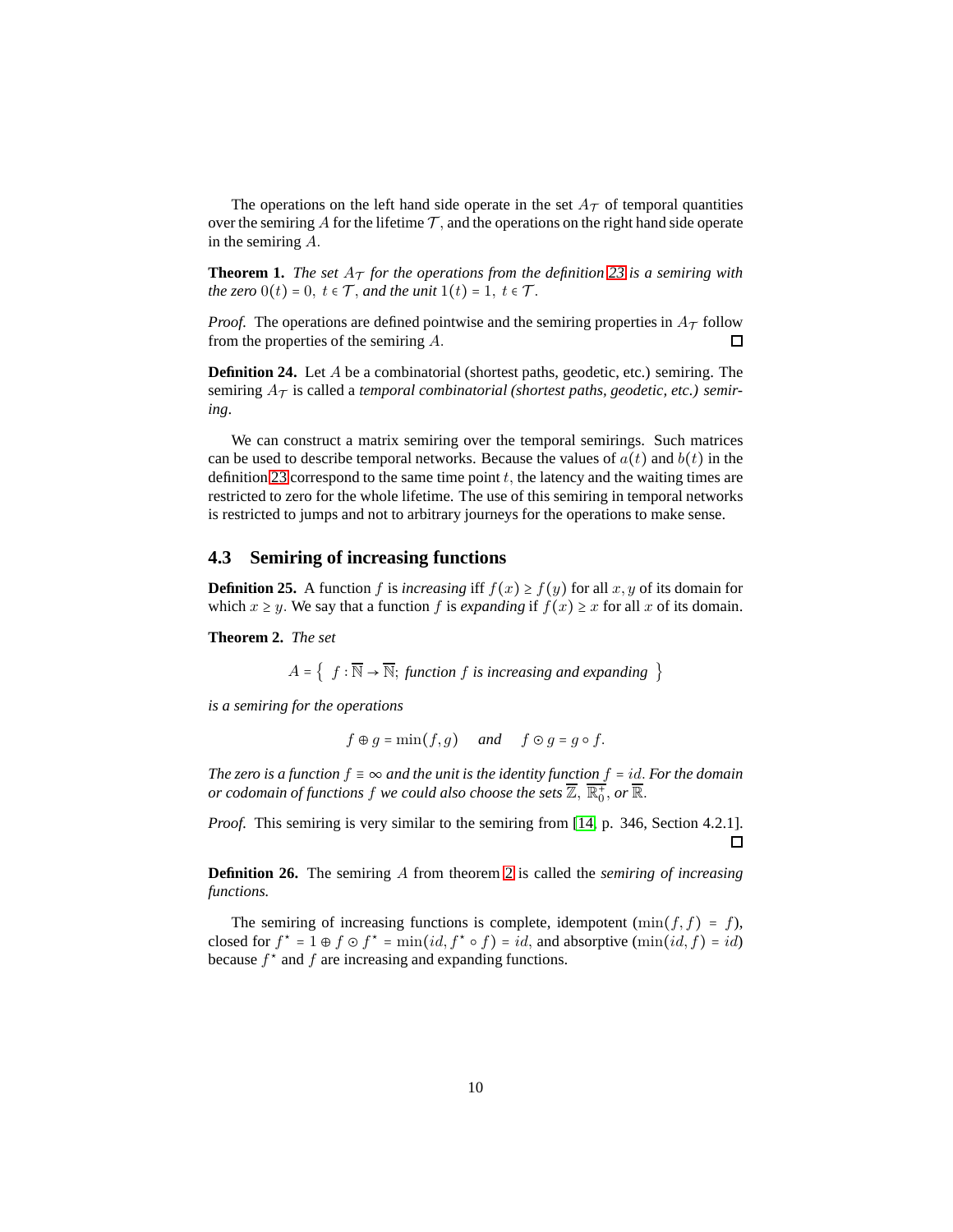### **4.4 First arrival semiring**

We start with an equation, similar to Bellman's equation [\(2\)](#page-5-1), for finding the foremost journeys in a temporal network.

Let a temporal quantity  $a_{uv}$  describe the latency along the link  $(u, v)$  and let  $T(u, v, t_0)$  be the first possible time at which we can arrive at the node *v* if we start at the node  $u$  at the time  $t_0$ . Then

$$
T(u, u, t_0) = t_0
$$

and

<span id="page-10-0"></span>
$$
T(u, v, t_0) = \min_{w: (w, v) \in \mathcal{L}} \left( \min_{t \ge T(u, w, t_0)} (t + a_{wv}(t)) \right).
$$
 (4)

If we are interested in the duration, we subtract the begining  $t_0$  from the result.

We would like to construct a semiring that gives us this equation, similarly to the way that the shortest paths semiring gives Bellman's equation. The semiring operations are not obvious, as there are three operations (two minimums and the addition) in equation [\(4\)](#page-10-0).

What we can see is that it is useful to define a function (temporal quantity) that tells the first arrival time for the given start, end, and begining of the journey.

From the network interpretation, we can see what the appropriate semiring addition and multiplication are:

<span id="page-10-1"></span>Let our journey take two sequential links  $(u, w)$  and  $(w, v)$ . The first arrival time at the node  $w$  along the link  $(u, w)$  is described with the temporal quantity  $f$ , and the first arrival at the node *v* along the link  $(w, v)$  is described with the temporal quantity *g.* The corresponding journey is outlined in Figure [2.](#page-10-1)



Figure 2: A journey along sequential links.

From the begining  $t_0$  of the journey, we wait in the node  $u$  for some favorable time  $t_1$  when we move along the link  $(u, w)$ . This part of the journey ends at the time  $f(t_1)$ . Afterwards, we wait for a favorable time  $t_2$  in the node  $w$ . At that time, we move along the link  $(w, v)$ . The journey ends at the time  $g(t_2)$ . We are interested in the first arrival at the node  $v$  if we start at the node  $u$  at the time  $t_0$  and visit the node  $w$  inbetween. That gives us an appropriate semiring multiplication

$$
(f \odot g)(t_0) = \min_{\substack{t_1 \ge t_0 \\ t_2 \ge f(t_1)}} g(t_2).
$$

We note that if *f* and *g* are increasing functions, this equation is equivalent to

$$
(f\odot g)(t_0)=g(f(t_0))=(g\circ f)(t_0).
$$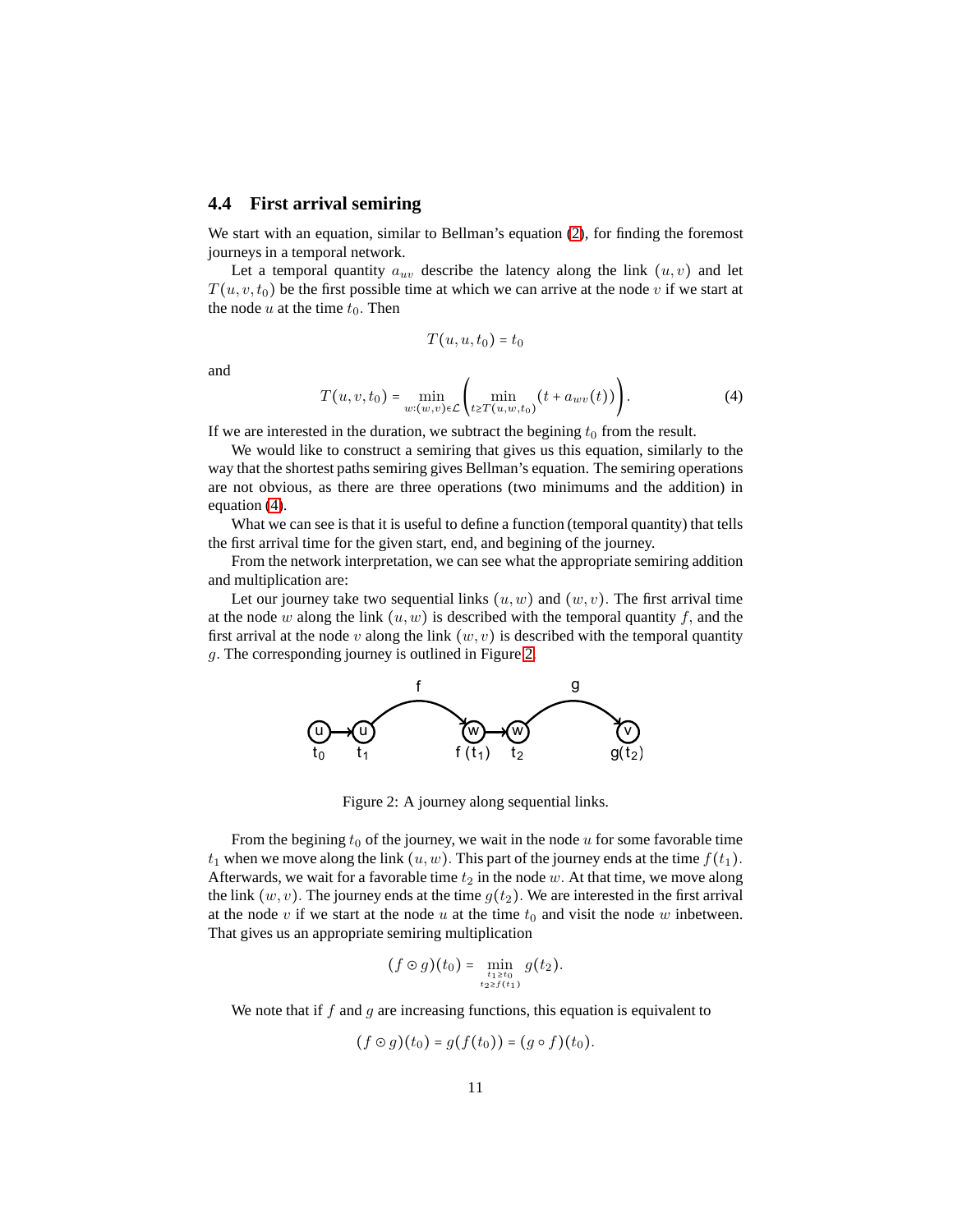We also point out that the multiplication is not commutative which means that the order in which the links are traversed is important. That is in accordance with our intuition.

<span id="page-11-0"></span>When the journey can take us along two parallel links (one possibility is presented in Figure [3\)](#page-11-0), we start at the time  $t_0$  and wait for the time  $t_1$ , when it pays to go along the edge for which the arrival times are described with the function *g.* This journey ends at the time  $g(t_1)$ . If we wish to take the other link, where the arrival times are described with the function *f*, we wait for some other time  $t_2$  and arrive at *v* at the time  $f(t_2)$ *.* The first arrival time is the smallest of the times  $f(t_2)$  and  $g(t_1)$ *.* 



Figure 3: A journey on parallel links.

That is

$$
(f \oplus g)(t_0) = \min_{\substack{t_1 \ge t_0 \\ t_2 \ge t_0}} (f(t_2), g(t_1)) = \min_{t \ge t_0} (f(t), g(t)).
$$

When *f* and *g* are increasing, the equation is equivalent to

$$
(f\oplus g)(t_0)=\min(f(t_0),g(t_0)).
$$

The two appropriate operations are exactly the ones from the semiring of increasing functions.

Let the values of the temporal quantity *a* represent the latency along the link. Remember that  $a(t) = \infty$  at times  $t \in \mathcal{T} \setminus T_a$ . We assign a function f to the temporal quantity *a*:

<span id="page-11-1"></span>
$$
a \mapsto f: f(t) = \min_{\tau \ge t} \{\tau + a(\tau)\}.
$$
 (5)

The function *f* is increasing and expanding if  $a \geq 0$  which it usually is as the travel times are nonnegative. If  $a$  is describing the latency along the link  $(u, v)$  the function *f* is describing the first arrival time from *u* to *v*. The value  $f(t)$  is the first arrival if we begin the journey at the time *t.*

The first arrival times in a temporal network with arbitrary waiting times and given latencies can be computed with the addition and multiplication in the semiring of increasing functions.

**Definition 27.** Let  $N = (V, \mathcal{L}, \mathcal{T}, a)$  be a temporal network and let the temporal quantity  $a : \mathcal{T} \to \mathcal{T}$  describe the latency. We assign a function f to the temporal quantity a as in the equation [\(5\)](#page-11-1). The semiring

$$
\mathbb{T} = \left( \{ f : \mathcal{T} \to \mathcal{T} \}, \min, \circ, \infty, id \right)
$$

is called the *first arrival semiring.*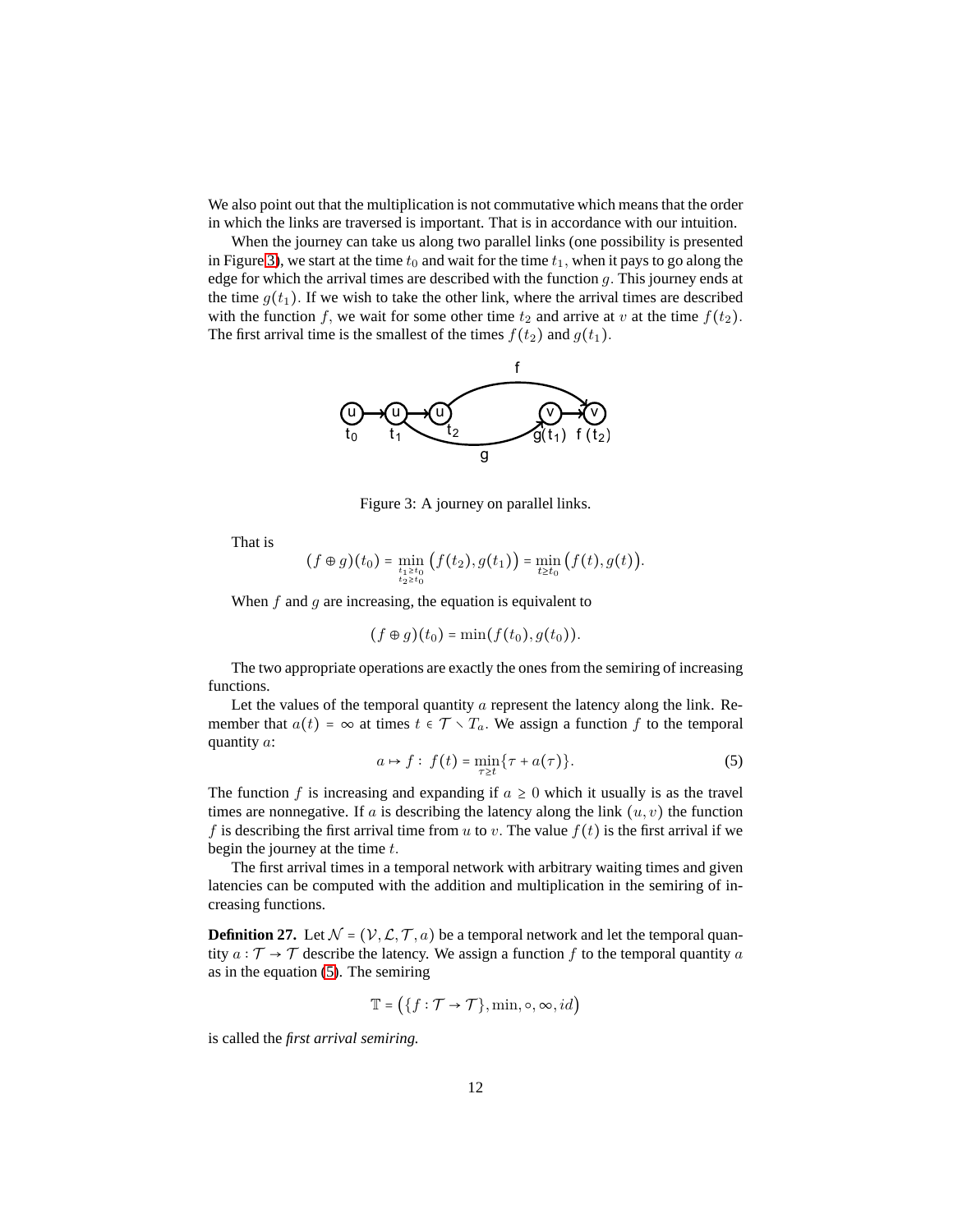<span id="page-12-0"></span>

Figure 4: An example temporal network. The weights on the links are temporal quantities corresponding to latencies/travel times along the links at different times.

#### **4.4.1 Example temporal network**

We take for the illustration of these principles a simple temporal network with five nodes and seven links, as is shown in Figure [4.](#page-12-0)

In the Python library TQ, we assume  $\mathcal{T} \subset \mathbb{N}$  and describe temporal quantities in the form  $[(s_i, f_i, v_i)]$ , which means that on the time interval  $[s_i, f_i)$  the value of the temporal quantity is equal to  $v_i$ . For a more detailed description see [\[22,](#page-27-7) [3\]](#page-26-3). In our examples, we use the same notation.

The temporal quantity *a* is the weight on the edge  $\{u, v\}$ . It tells the time needed to get from *u* to *v* or from *v* to *u* at different time points. Specifically, if we start along the edge  $\{u, v\}$  at the time point 1, the time needed to traverse this edge is equal to 3; if we start at times 2 or 3, the time needed is equal to 2; etc.

From the temporal quantity *a,* we get all possible arrival times along the edge  $\{u, v\}$ . In the library TQ, we get the results using the function  $\arctan(a) = [4,$ 4, 5, 7, 7, 8]. From  $\arctan(b) = [6, 5, 7, 8, 7, 8]$  we see, that it is sometimes better to wait before we begin the journey, as the arrival time with the start at 2 is 5, and the arrival time with the start at 1 is equal to 6.

From the arrival times, we compute the first arrival times by equation [\(5\)](#page-11-1). In the library TQ, we use the function firstArrival. In this example, firstArrival(*b*)  $=[(1, 3, 5), (3, 6, 7), (6, 7, 8)]$ . This tells us: if we start the journey at times 1 or 2, the first arrival time is 5; if we start from 3 to 6 (i.e. at times 3, 4, or 5), the first arrival time is 7; etc.

The operations in the first arrival semiring make sense if the temporal quantities describe the first arrival times.

The sum and the product in the first arrival semiring are implemented as functions fAsum and fAprod in the library TQ. For the example network, we get fAsum  $(firstArrival(a), fAprod(firstArrival(c), firstArrival(d))) = [(1,$ 3, 4), (3, 4, 5), (4, 6, 7)]. This temporal quantity tells us the first arrival times for the journey from *u* to *v* if the journey takes us directly over the edge  $\{u, v\}$  or across the edges  $\{u, x\}$  and  $\{x, v\}$ .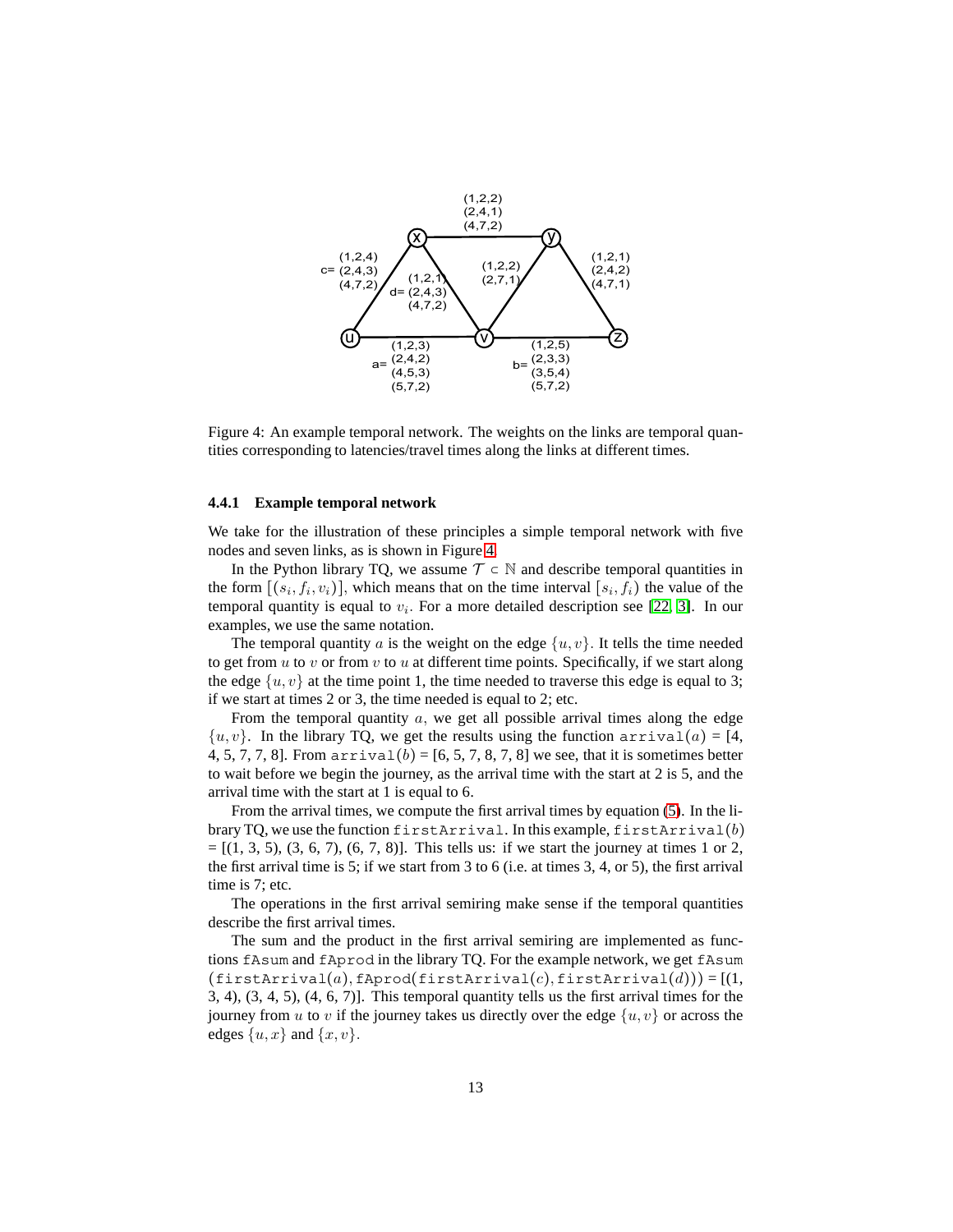## **4.5 Generalized geodetic semirings**

The generalized geodetic semirings are defined in a very similar way as the geodetic semiring from Section [3.1.3.](#page-6-1)

**Definition 28.** In a set  $\mathcal{T} \times A$ , where  $(A, \oplus, \odot, 0, 1)$  is an arbitrary complete semiring (combinatorial, shortest paths, geodetic, etc.), the operations *addition* ⊞ and *multiplication* ⊠ are defined as

$$
(\tau, a) \boxplus (\sigma, b) = \begin{pmatrix} a, & \tau < \sigma, \\ \min(\tau, \sigma), \begin{cases} a, & \tau < \sigma, \\ a \oplus b, & \tau = \sigma, \\ b, & \tau > \sigma \end{cases} \end{pmatrix}
$$

and

$$
(\tau,a)\boxtimes(\sigma,b)=(\tau+\sigma,a\odot b).
$$

**Theorem 3.** *The set*  $\mathcal{T} \times A$  *is a semiring for the addition*  $\mathbb{E}$  *and the multiplication*  $\mathbb{E}$ *. The zero is*  $(\infty, 0)$  *and the unit is*  $(0, 1)$ *.* 

*Proof.* The construction is almost identical to the one for the geodetic semiring and the semiring properties follow in the same way as in [\[2\]](#page-26-9) from the properties of the operations in  $T$  and  $A$ .  $\Box$ 

**Definition 29.** The semiring  $G_{\mathcal{T} \times A} = (\mathcal{T} \times A, \mathbb{H}, \mathbb{Z}, (\infty, 0), (0, 1))$  is called a *generalized geodetic semiring.*

## **4.6 Traveling semirings**

The next question is how to combine different information on the links. For example, latency and the number of ways to traverse it, or latency and distance.

Let the temporal quantity  $a : \mathcal{T} \to \mathcal{T}$  describe the latency and let the temporal quantity  $i \in A_{\mathcal{T}}$  over a chosen semiring  $(A, \oplus, \odot, \mathbf{0}, \mathbf{1})$  describe some other information about the link.

We want to compute

$$
(f,n)(t) = \left( \min_{\tau \geq t} (\tau + a(\tau)), \bigoplus_{\substack{\sigma \in \mathrm{Argmin}_{\tau \geq t} (\tau + a(\tau)) \\ \sigma \geq t}} i(\sigma) \right).
$$

The first component  $f$  stays the same as in the first arrival semiring (equation  $(5)$ ) and tells the first arrival along the link after the time  $t$ . In the second component,  $n$ , we sum (over the chosen semiring *A*) the values along the links on which the minimal arrival time is achieved and that start after the time *t.*

First, we do a simple transformation

$$
(a, i) \mapsto (a', i)
$$
 where  $a'(t) = t + a(t)$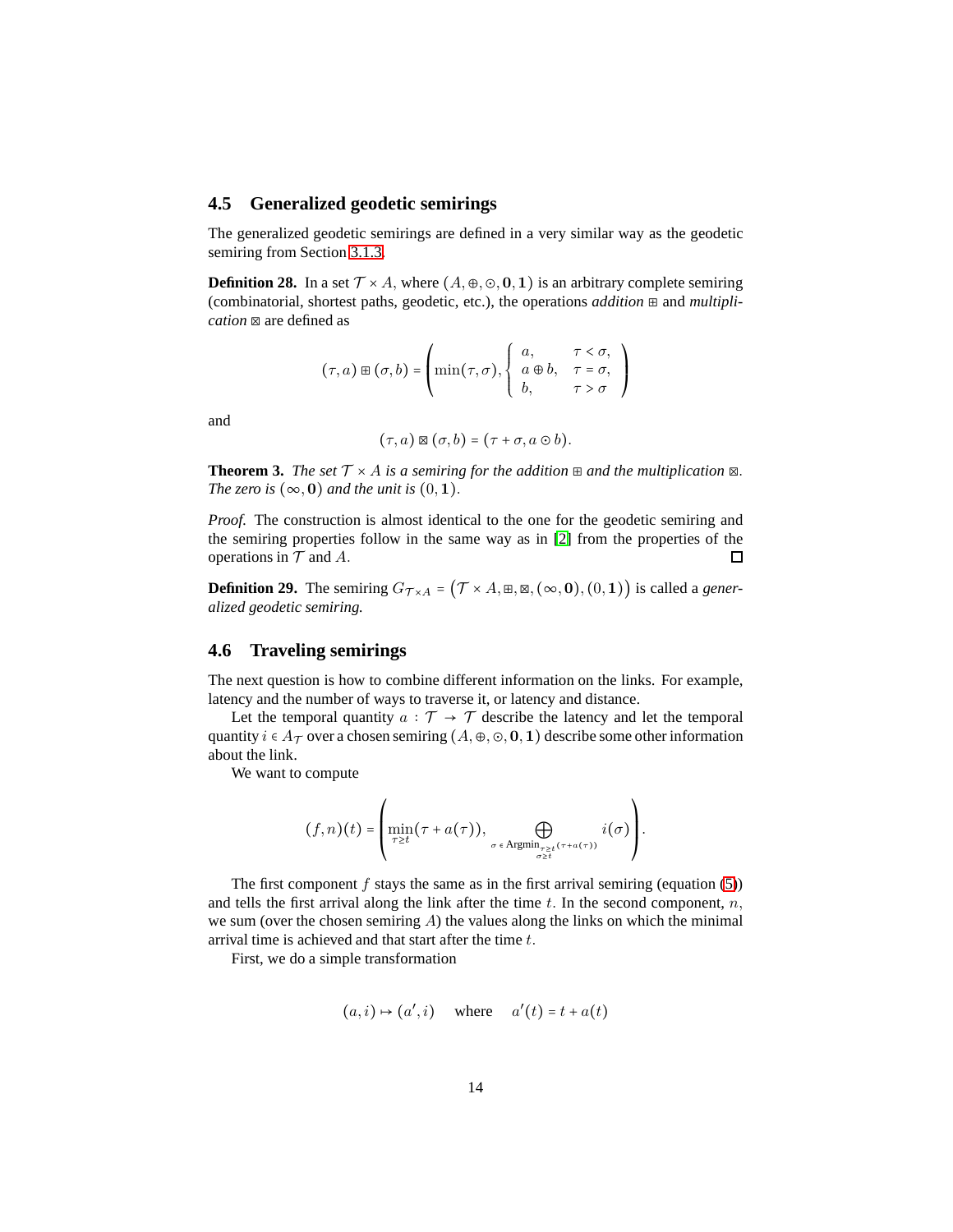from which we get

<span id="page-14-0"></span>
$$
(f,n)(t) = \left(\min_{\tau \ge t} a'(\tau), \bigoplus_{\sigma \in \text{Argmin}_{\sigma \ge t} a'(\tau)} i(\sigma)\right).
$$
 (6)

The last equation is simplified by summing over the corresponding generalized geodetic semiring  $G_{\mathcal{T} \times A}$ . The equation [\(6\)](#page-14-0) can be rewritten as

<span id="page-14-1"></span>
$$
(f,n)(t) = \mathop{\boxplus}_{\tau \geq t} (a'(\tau), i(\tau)). \tag{7}
$$

Note that  $f \in \mathbb{T}$  and  $n \in A_{\mathcal{T}}$ .

#### <span id="page-14-3"></span>**4.6.1 Example temporal network**

Again, we consider the temporal network from Figure [4.](#page-12-0) The transformation from the equation [\(7\)](#page-14-1) for the temporal combinatorial semiring  $A<sub>T</sub>$  is done with the function countArrival. For example, we get countArrival $(a) = [(1, 2, (4, 2)), (2, 3, 4)]$  $(4, 1)$ ,  $(3, 4, (5, 1))$ ,  $(4, 5, (7, 2))$ ,  $(5, 6, (7, 1))$ ,  $(6, 7, (8, 1))$ ] and countArrival(*b*)  $=[(1, 3, (5, 1)), (3, 4, (7, 2)), (4, 6, (7, 1)), (6, 7, (8, 1))]$ . The latter tells us that we can get from  $v$  to  $z$  at times 1 and 2 soonest at the time 5, and there is 1 possible choice (we begin at 2 and finish at 5); at time 3, the first arrival at *z* is time 7 and there are two possible choices (begin at 3 and finish at 7 or begin at 5 and finish at 7); etc.

#### **4.6.2 Operations in traveling semirings**

The transformation [\(7\)](#page-14-1) of the temporal quantities *a,* representing latency, and *i,* representing some other information, returns a pair  $(f, n)$  belonging to the set

$$
G_A(\mathcal{T}) = \{ (f,n); f \in \mathbb{T}, n \in A_{\mathcal{T}} \}.
$$

<span id="page-14-2"></span>**Definition 30.** On a set of function pairs  $G_A(\mathcal{T})$  we define the *addition*  $\oplus$  and the *multiplication* ⟐ with

$$
((f,n) \oplus (g,m))(t) = (f,n)(t) \boxplus (g,m)(t),
$$
  

$$
((f,n) \otimes (g,m))(t) = ((g \circ f)(t), n(t) \odot m(f(t))).
$$

The operation  $\equiv$  is the addition in the generalized geodetic semiring  $G_{\mathcal{T} \times A}$  and the operation ⊙ is the multiplication in the semiring *A.*

The definitions can be read as: If there are two parallel links, we choose the one that arrives first and preserve the same additional value. If both parallel links arrive at the same time, we sum the corresponding additional values.

On sequential links, the arrival time is the same as the arrival over the second link. The journey along the second link can begin after the first arrival along the first link (time  $f(t)$ ). The value of the second component is the value on the first link if we start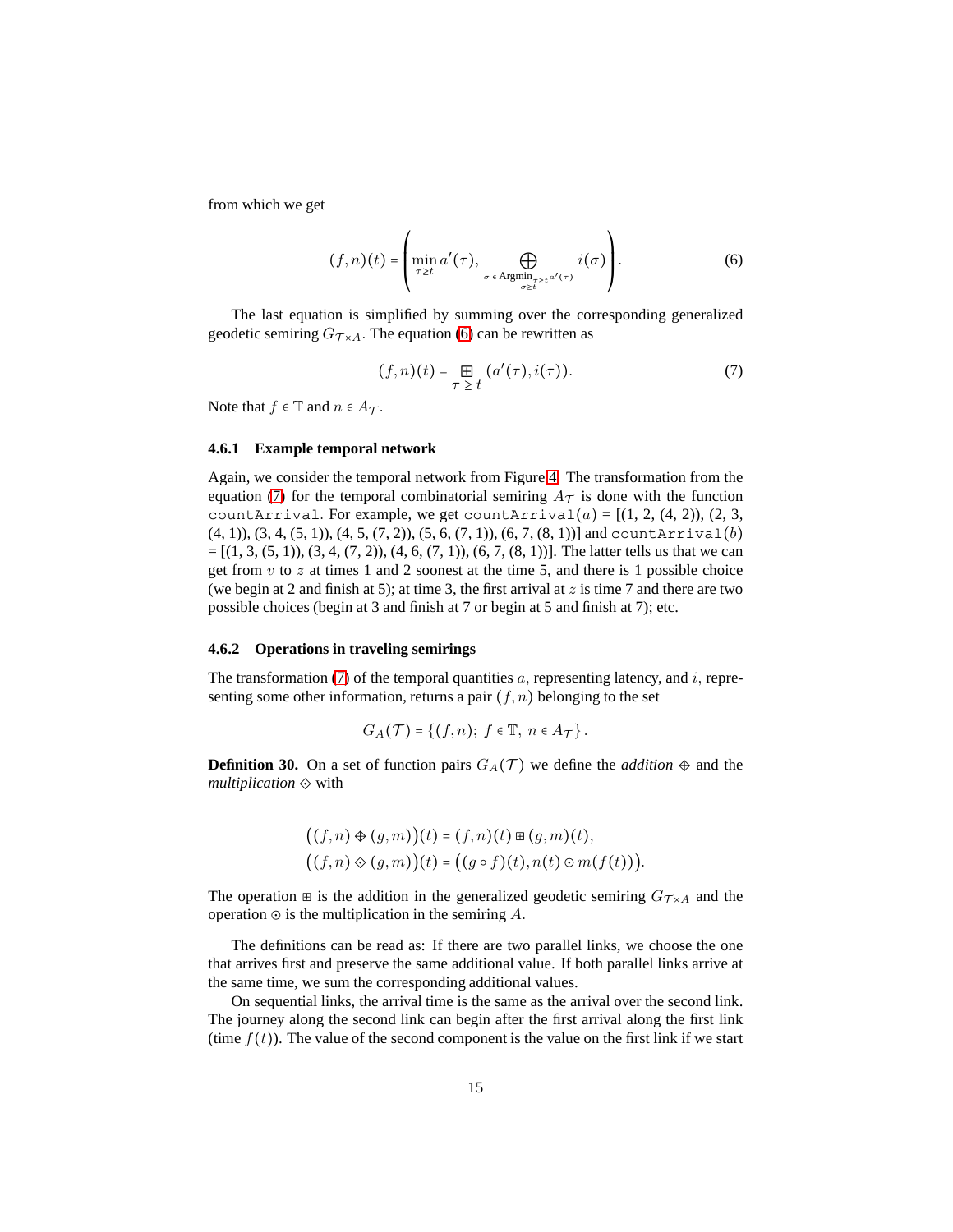the journey after the time *t* multiplied by the value of the second link if we traverse the link after the time  $f(t)$ .

The first component tells the first arrival and the second component tells additional values for the ubiquitous foremost journey, depending on the semiring *A.* If *A* is a combinatorial semiring, the second component tells the number of the ubiquitous foremost journeys. If *A* is the shortest paths semiring, the second component tells the length of the cheapest among the ubiquitous formost journeys.

**Theorem 4.** *The set*  $G_A(\mathcal{T})$  *is a semiring for the operations from the definition* [30.](#page-14-2) *The zero is a pair of constant functions*  $(\infty, 0)$ *. The unit is*  $(id, 1)$ *. The second component of the unit is a constant function.*

*Proof.* The associativity, commutativity, and the neutral element for the addition follow from the properties of the generalized geodetic semiring.

First, we show that (*id,***1**) is the unit

$$
((f,n)\otimes(id,1))(t) = (f(t),n(t)\circ 1) = (f,n)(t),((id,1)\otimes(f,n))(t) = (f(t),1\circ n(t)) = (f,n)(t).
$$

and that  $(\infty, 0)$  is the zero

$$
((f,n)\otimes(\infty,0))(t) = (\infty,n(t)\odot 0) = (\infty,0),
$$
  

$$
((\infty,0)\otimes(f,n))(t) = (f(\infty),0\odot n(\infty)) = (\infty,0),
$$
 because f is expanding.

Now check the multiplication associativity and the distributivity. First the associativity:

$$
(((f,n)\otimes (g,m))\otimes (h,r))(t) = ((g\circ f)(t), n(t)\circ m(f(t)))\otimes (h(t), r(t))
$$
  

$$
= ((h\circ g\circ f)(t), n(t)\circ m(f(t))\circ r((g\circ f)(t)))
$$
  

$$
((f,n)\otimes ((g,m)\otimes (h,r)))(t) = (f,n)(t)\otimes ((h\circ g)(t), m(t)\circ r(g(t)))
$$
  

$$
= ((h\circ g\circ f)(t), n(t)\circ m(f(t))\circ r(g(f(t))))).
$$

We get the same result in both cases, therefore the associativity holds. Check for distributivity:

$$
((h,r)\otimes (f,n))(t) = ((f\circ h)(t), r(t)\circ n(h(t))),
$$
  

$$
((h,r)\otimes (g,m))(t) = ((g\circ h)(t), r(t)\circ m(h(t)))
$$

and

$$
((h,r) \diamond (f,n) \diamond (h,r) \diamond (g,m))(t) =
$$
  

$$
\left(\min(f(h(t)),g(h(t))),\n\begin{cases}\nr(t) \circ n(h(t)), & f(h(t)) < g(h(t)) \\
r(t) \circ (n(h(t)) \oplus m(h(t))), & f(h(t)) = g(h(t)) \\
r(t) \circ m(h(t)), & f(h(t)) > g(h(t))\n\end{cases}\right)
$$

*.*

We used the distributivity of the semiring *A.* The other side of the distributivity equation gives

$$
((f,n)\oplus(g,m))(t)=\left(\min(f(t),g(t)),\begin{cases}n(t),&f(t)g(t)\\m(t),&f(t)>g(t)\end{cases}\right),
$$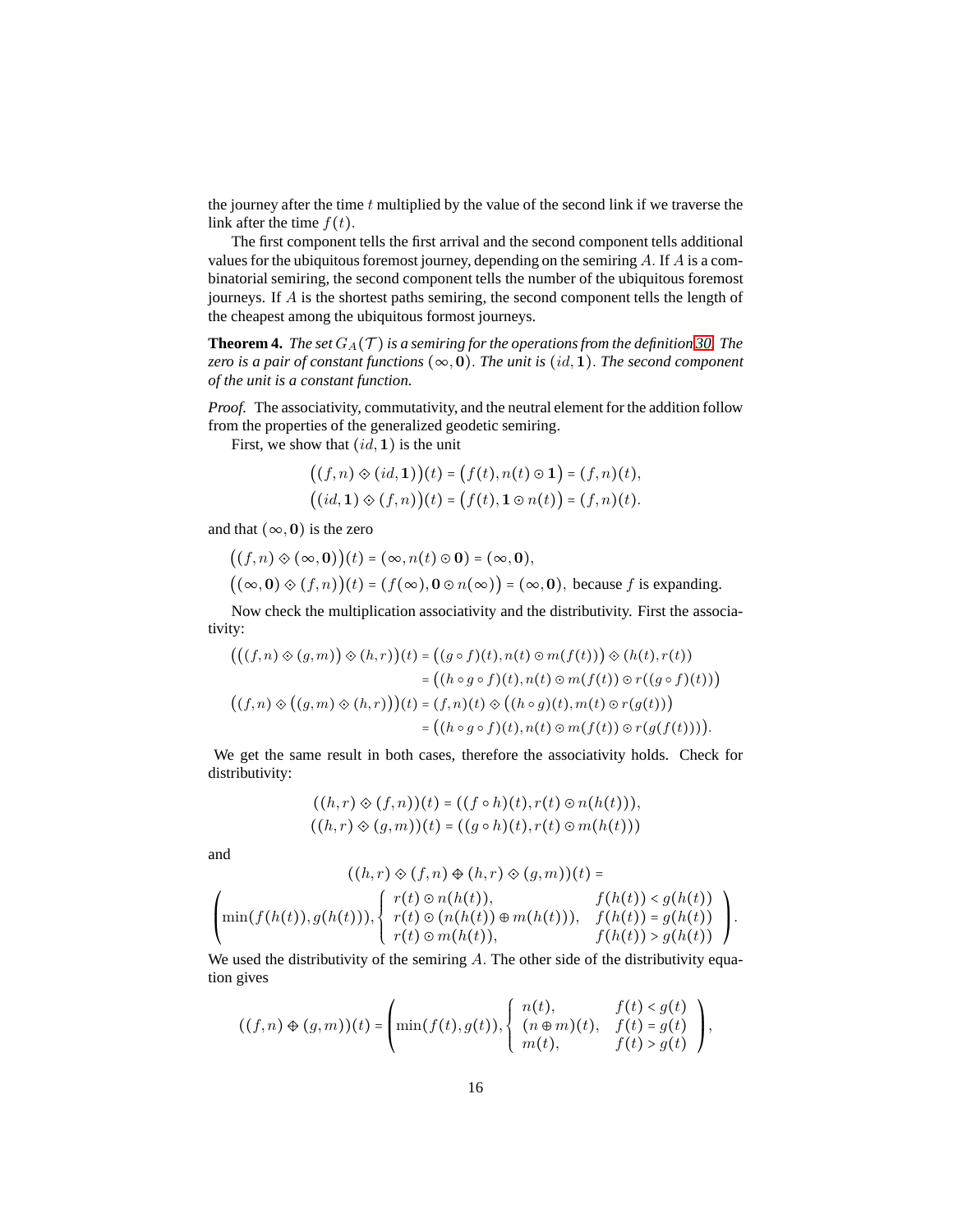which we multiply from the left  $(h, r)(t)$  $\diamond$  and get

$$
\left(\min(f,g)\circ h)(t),r(t)\odot\left\{\begin{array}{ll}n(h(t)),&f(h(t))< g(h(t))\\(n\oplus m)(h(t)),&f(h(t))> g(h(t))\\m(h(t)),&f(h(t))> g(h(t))\end{array}\right\}.
$$

So the left distributivity holds. If we multiply  $((f, n) \oplus (g, m))(t)$  on the right hand side  $\hat{\diamond}(h,r)(t)$  we get

$$
\left( (h \circ \min(f,g))(t), \begin{cases} n(t), & f(t) < g(t) \\ (n \oplus m)(t), & f(t) = g(t) \\ m(t), & f(t) > g(t) \end{cases} \right),
$$

which is the same as the results of the following computations

$$
((f,n)\otimes (h,r))(t) = ((h\circ f)(t), n(t)\circ r(f(t))),
$$
  

$$
((g,m)\otimes (h,r))(t) = ((h\circ g)(t), m(t)\circ r(g(t))),
$$

which adds with  $\Leftrightarrow$  to

$$
\left(\min(h(f(t)),h(g(t))),\begin{cases}n(t)\circ r(f(t)),&h(f(t))h(g(t))\end{cases}\right).
$$

The right distributivity holds, as *f, g* and *h* are increasing and the semiring *A* is distributive.

 $\Box$ 

The distributivity holds and  $G_A(\mathcal{T})$  is a semiring.

**Definition 31.** Let 
$$
A
$$
 be a combinatorial (shortest paths, geodetic, etc.) semiring. The semiring

$$
(G_A(\mathcal{T}),\oplus,\diamondsuit,(\infty,\mathbf{0}),(id,\mathbf{1}))
$$

is called the *traveling combinatorial (shortest paths, geodetic, etc.)* semiring.

#### **4.6.3 Example temporal network**

We continue the example from Figure [4.](#page-12-0) The traveling combinatorial semiring operations are implemented as functions tCsum and tCprod. Both operations are used with temporal quantities with values corresponding to pairs (first arrival time, number of possible ways of first arrivals) which we get from latencies with the function countArrival, as was shown in Section [4.6.1.](#page-14-3) The results are tCsum (count Arrival(*a*)<sub></sub>, countArrival(*b*)) =  $[(1, 2, (4, 2)), (2, 3, (4, 1)), (3, 4, (5, 1)), (4,$ 5, (7, 3)), (5, 6, (7, 2)), (6, 7, (8, 2))] and tCprod(countArrival(*a*)*,*count  $Arrival(b)$ ) =  $[(1, 2, (7, 2)), (2, 4, (7, 1))]$ . The latter tells us, that to get from *u* to *z* via *v*, the first arrival time is 7, and that if we begin the journey at time 1 there are 2 possibilities, if we start at times 2 or 3, there is one possible journey. If we begin the journey later, there is no way to get to *z* during the network lifetime.

In more detail, at the time 1 there are two ubiquitous foremost journeys. First, at the time 1 we start at *u* along the edge  $\{u, v\}$  which takes us 3 time units. We arrive at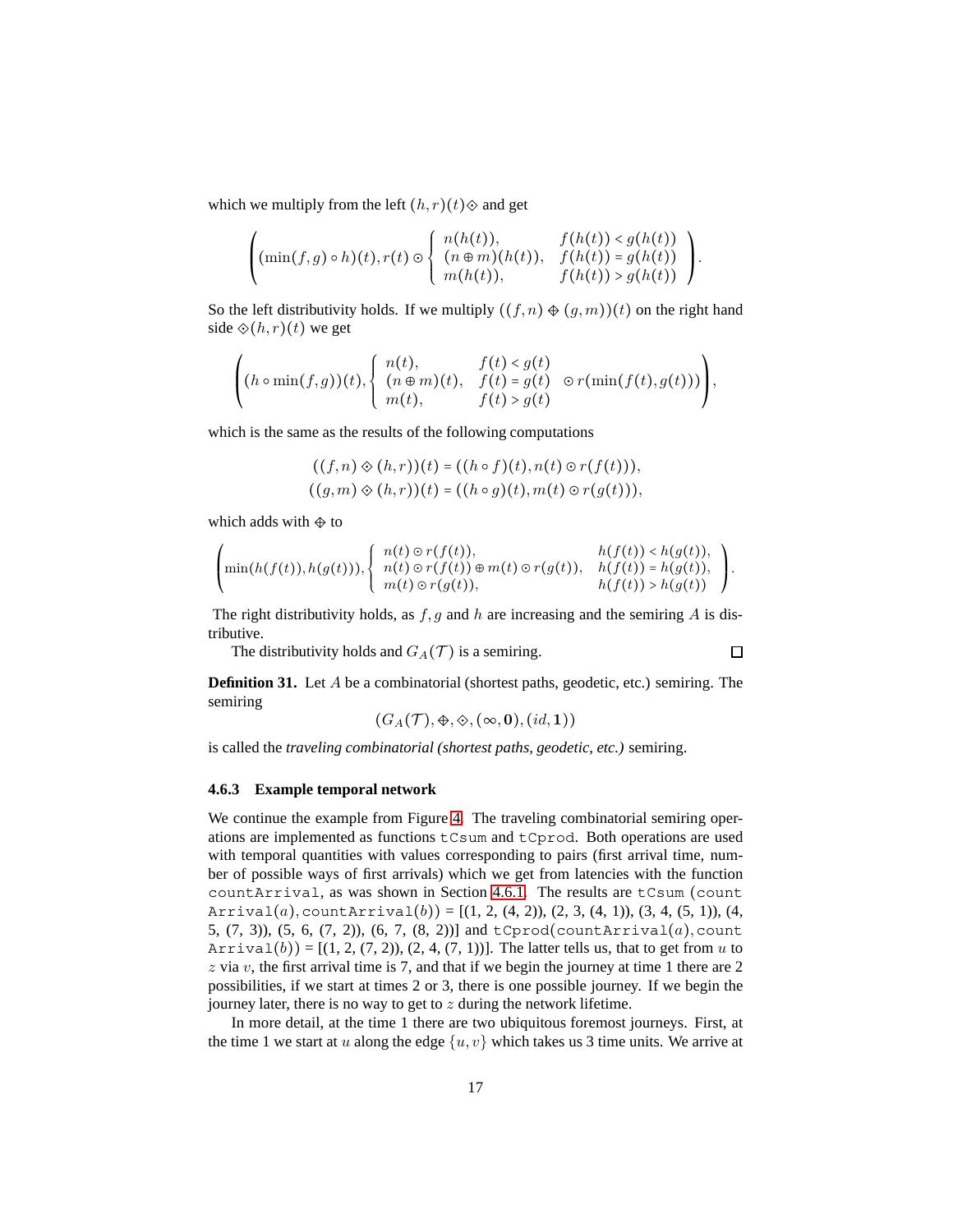*v* at the time 4 and wait till 5 to cross the edge  $\{v, z\}$ . This takes us 2 time units. The arrival time at *z* is 7. The second ubiquitous foremost journey is, we start at the time 2 in *u* along the edge  $\{u, v\}$  which takes us 2 time units. We arrive at *v* at the time 4 and wait till 5 to cross the edge  $\{v, z\}$ . This takes us 2 time units and we arrive at *z* at 7.

Note that there is a third possibility for a foremost journey: We take the edge  $\{u, v\}$ at the time 3 which takes 2 time units and arrive at  $v$  at the time 5. We cross the edge  $\{v, z\}$  at 5 and again arrive at *z* at the time 7. This is not an ubiquitous foremost journey from *u* to *z* because the stage from *u* to *v* is not a foremost journey as it does not finish at the time 4.

We compute the result for two other possible routes from *u* to *z*:  $u \rightarrow v \rightarrow y \rightarrow z$ gets us  $[(1, 2, (6, 2)), (2, 3, (6, 1)), (3, 4, (7, 1))]$ , that is at the time 1 there are two possible ubiquitous foremost journeys with arrival time 6; at time 2 there is one such journey, and at time 3 there is one journey that arrives at the time 7.

The second journey is  $u \to x \to v \to z$  which gets us []. That means that there is no way to take this route and finish in the network lifetime.

In temporal networks, it is not generally true that the foremost journey includes only foremost stages which holds for shortest paths in static networks. See Figure [5](#page-17-1) as an example. The weights on links are the latencies and the number of ways to cross them. The latency on the link  $(u, v)$  is 2 at the time point 1 and 3 at the time point 2. Between the nodes  $v$  and  $w$  the latency is equal to 2 at the time point 5. Outside the specified times the links are not present.

There are *k* foremost journeys between the nodes *u* and *v* that have the arrival time 3. Between the nodes *v* and *w* there are *n* foremost journeys. Between the nodes *u* and *w* there are  $(m + k) \cdot n$  foremost journeys. Our intuition does not distinguish between waiting in the node *v* and traveling along a link. The traveling semiring does. The link  $(u, v)$  with the weight  $(3, m)$  is not taken into account in the semiring as it is not included among the ubiquitous foremost journeys between *u* and *w.* We pointed out this shortcoming in the example above.

<span id="page-17-1"></span>

Figure 5: The foremost journey does not necessarily include only the foremost stages.

## <span id="page-17-0"></span>**5 Betweenness centrality**

Determining important nodes in the network is one of the basic network analysis tools. A lot of different node centralities have been defined for static networks [\[25\]](#page-27-11). One of the classical centralitity measures is the betweenness centrality [\[11,](#page-26-10) [12\]](#page-26-11).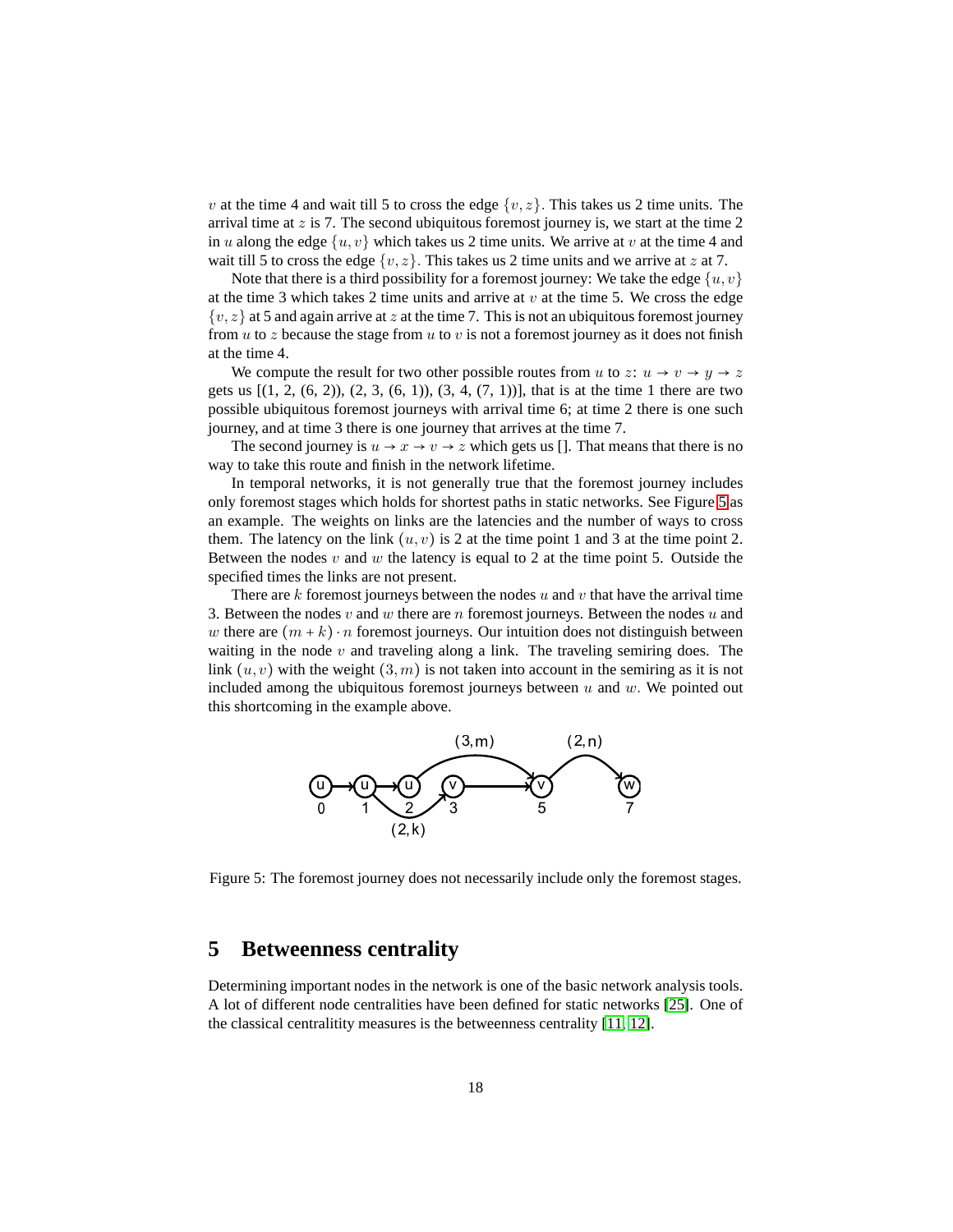**Definition 32.** The *betweenness* of a node *v* in a network  $\mathcal{N} = (\mathcal{V}, \mathcal{L}, \mathcal{W})$  is defined with

$$
b(v) = \frac{1}{(n-1)(n-2)} \sum_{\substack{u, w \in \mathcal{V} \\ |\{v, u, w\}| = 3}} \frac{n_{uw}(v)}{n_{uw}},
$$

where  $n_{uw}$  is the number of the shortest paths from *u* to *w* and  $n_{uw}(v)$  is the number of the shortest paths from *u* to *w* that include the node *v*. If  $n_{uw} = 0$  we define  $n_{uw}(v)/n_{uw} = 0.$ 

The betweenness centrality is based on the shortest paths in the network. The ratio  $n_{uw}(v)/n_{uw}$  can be seen as the probability that the communication between *u* and *w* goes through *v.* Therefore, the betweenness centrality implicitly assumes that all the communication between the nodes of the network takes place only along the shortest paths. That is not necessarily the case and it is a known disadvantage of the betweenness centrality.

Another possible interpretation of the betweenness centrality of a node *v* is: Is the difference in the number of shortest paths between pairs of nodes in the network if we exclude the node *v* from the network big or small? If there is a small change in the number of paths, the node *v* is not important.

The betweenness centrality is motivated by network traffic monitoring. Which node has the most potential for influencing, security, connectivity, negotiations. It measures the strategic position of nodes.

In [\[3\]](#page-26-3), we described the generalization of the betweenness centrality for temporal networks with zero latency. In this article, we aim to generalize it to networks with given latencies and arbitrary waiting times.

### **5.1 First arrival betweenness in temporal networks**

We will use the traveling combinatorial semiring  $G_A(\mathcal{T})$  to define and compute the betweenness in temporal networks. In this semiring, the pairs of temporal quantities  $(f, m)$  are viewed as the first arrival times,  $f$ , and as the number of possible traversals of links that result in the first arrival, *m*.

**Definition 33.** We define the *first arrival betweenness* with respect to the ubiquitous foremost journeys after the chosen time point *t* as

$$
\mathbf{b}_{v}(t) = \frac{1}{(n-1)(n-2)} \sum_{\substack{u, w \in \mathcal{V} \\ |\{v, u, w\}| = 3}} \frac{n_{uw}(v)(t)}{n_{uw}(t)}.
$$

The  $n_{uw}(t)$  denotes the number of ubiquitous foremost journeys from *u* to *w* that begin after the time *t* and the  $n_{uw(v)}(t)$  denotes the number of ubiquitous foremost journeys from *u* to *w* that go through *v* and begin after the time *t*. If  $n_{uw}(t) = 0$ , we omit the corresponding term.

We point out that this definition has the same problem as the betweenness for static network. It assumes that all the communication / traffic in the temporal network travels along the ubiquitous foremost journeys.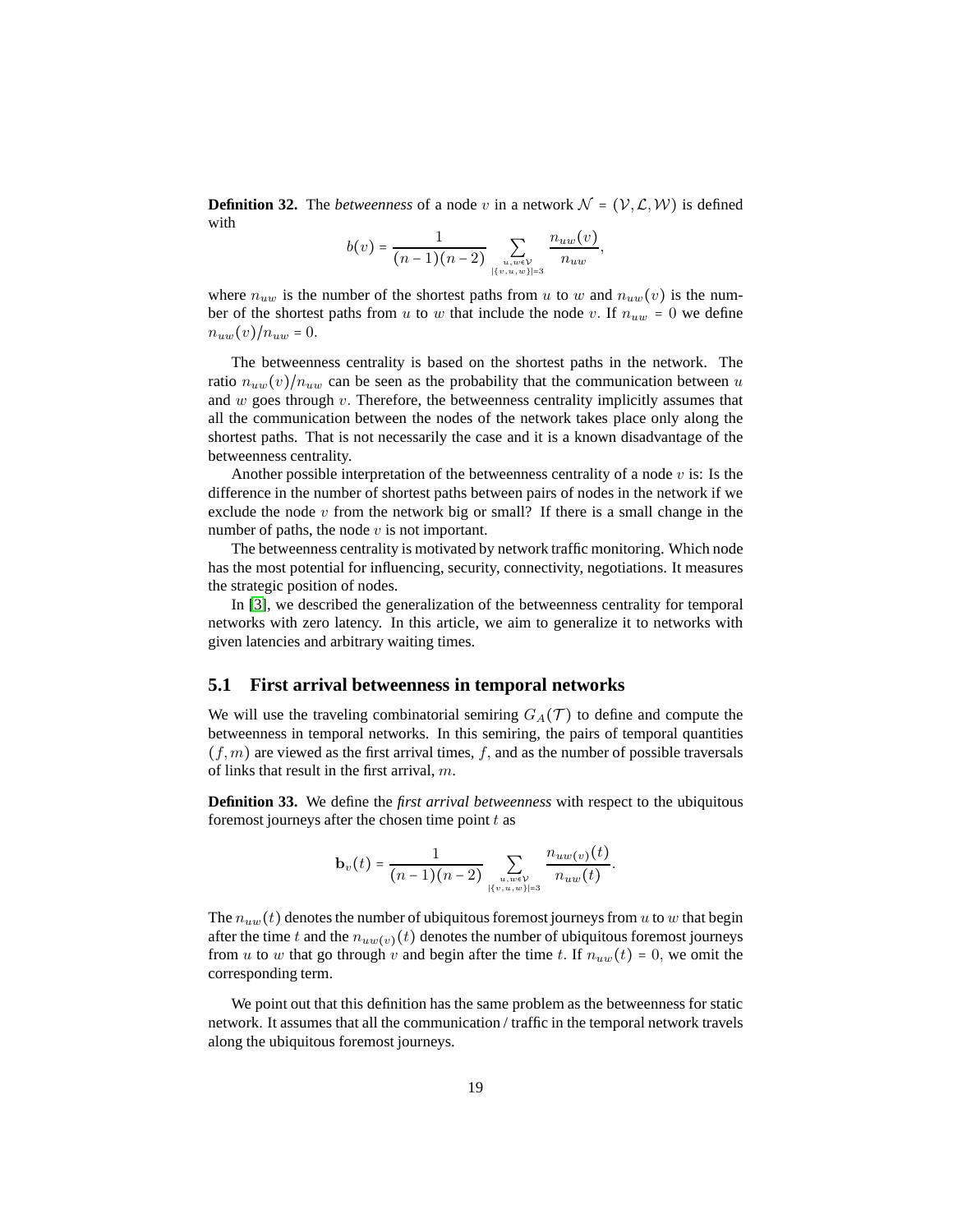There is another shortcoming to this definition: If the presence of links is sparse, meaning that the links are present only at very few time points, the probability of different journeys having the same finish time is very small. In this case, the betweenness of the nodes is almost always equal to zero as there are very few foremost journeys that end at the same time. For example, think of the network of bus schedules: the time that is needed to get from A to B is rarely the same as the time needed to get from A to B through C.

We compute the values  $n_{uw}(t)$  and  $n_{uw(v)}(t)$  from the closure **B** of a temporal network matrix over the traveling combinatorial semiring in a similar way as for the static case. The matrix **B** consists of temporal quantities with values of pairs  $(f_{uv}(t), n_{uv}(t))$ . The value  $f_{uv}(t)$  is the first arrival time for journeys from *u* to *v* with the begining *t*. The value  $n_{uv}(t)$  tells the number of the ubiquitous foremost journeys begining at the time *t,* starting at *u,* and arriving at *v* at the time *fuv*(*t*)*.*

Once we know the matrix **B***,* we compute

$$
n_{uw(v)}(t) = n_{uv}(t) \cdot n_{vw}(f_{uv}(t))
$$

if  $f_{uw}(t) = f_{vw}(f_{uv}(t))$ . Otherwise  $n_{uw(v)}(t)$  is equal to  $(\infty, 0)$ .

#### **5.1.1 Example temporal network**

To compute the first arrival betweenness, we first implemented the appropriate closure (function tempClosure), and used the traveling semiring operations. The first arrival betweenness operation is implemented as the function tempBetween. For the example network in Figure [4,](#page-12-0) the result is written in Table [1.](#page-19-0)

<span id="page-19-0"></span>

| $u$   [] |                                                                                                                                                                                                    |
|----------|----------------------------------------------------------------------------------------------------------------------------------------------------------------------------------------------------|
|          | $v$ [(1, 2, 0.4802), (2, 3, 0.33332), (3, 4, 0.25), (4, 5, 0.1667), (5, 6, 0.0833)]                                                                                                                |
| $z$   [] |                                                                                                                                                                                                    |
|          |                                                                                                                                                                                                    |
|          | $\begin{bmatrix} y \\ x \end{bmatrix}$ [(1, 2, 0.4762), (2, 3, 0.5556), (3, 4, 0.5694), (4, 5, 0.4167), (5, 6, 0.1667)]<br>$\begin{bmatrix} x \\ y \end{bmatrix}$ [(1, 2, 0.0516), (3, 5, 0.0833)] |

Table 1: First arrival betweenness for the temporal network in Figure [4.](#page-12-0)

The results tell us that the nodes *u* and *z* are not important fot the ubiquitous foremost journeys. Throughout the lifetime of the network, the most important nodes are  *and*  $*y*$ *, but the relative importance changes. This is logical if we look at the network,* as the latencies on the edges adjacent to these two nodes are smaller than the latencies of the edges adjacent to *u* and *z.* We also note that the sum of the values is not equal to 1 at later times, as there are not a lot of possible foremost journeys as we approach the network lifetime, and the normalization factor stays the same.

We compute the first arrival betweenness also for the network in Figure [6.](#page-20-0) It is obvious by the choice of the latencies that the node *u* is the most important for foremost journeys. We get the result which corroborates this intuition. First arrival betweenness of the node *u* is equal to [(1, 4, 1.0), (4, 5, 0.5), (5, 6, 0.1667)]. All other nodes have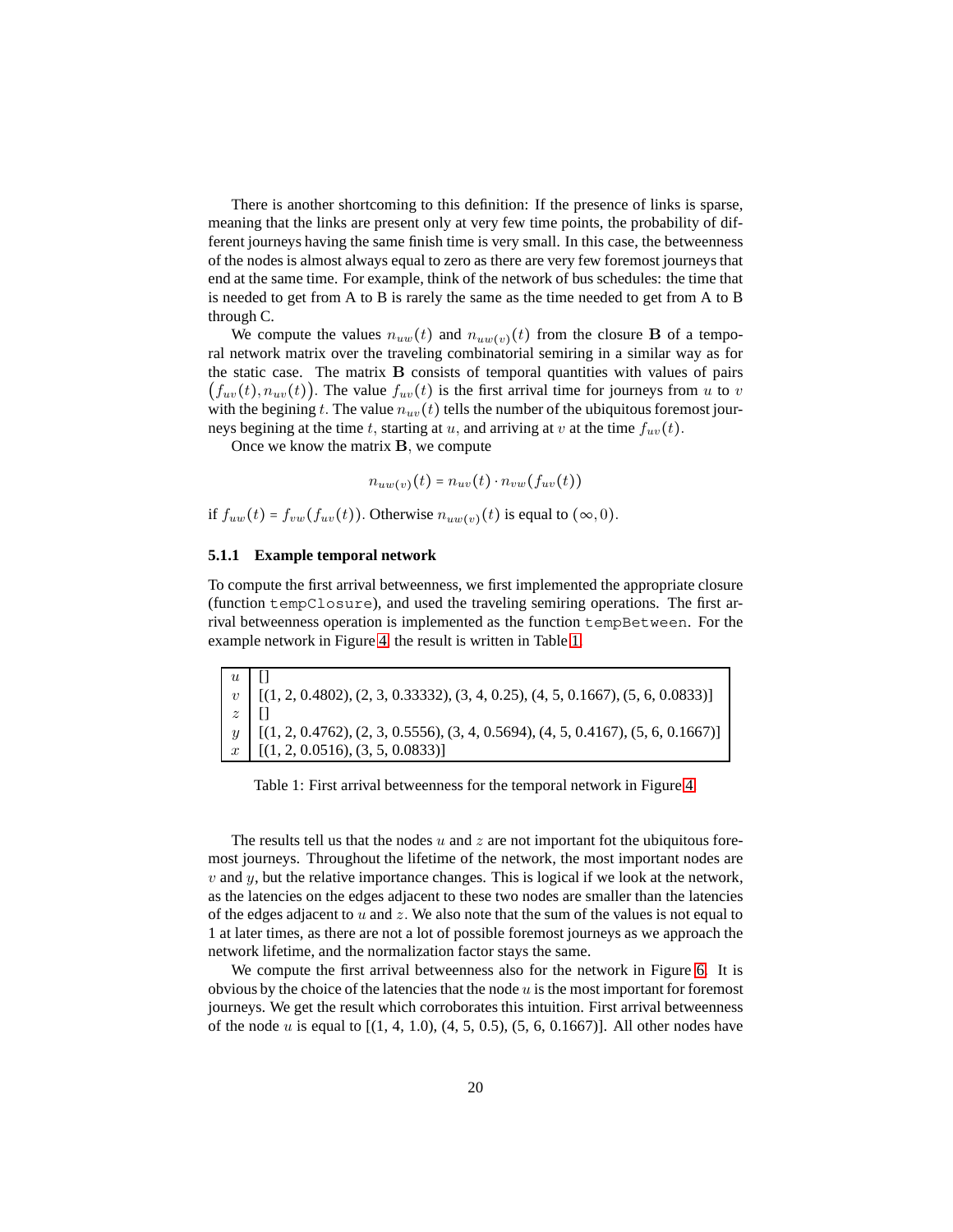<span id="page-20-0"></span>

Figure 6: A second example of the temporal network.

a temporal betweenness of []. So they are not important with respect to ubiquitous foremost journeys.

Again, note the problem with the normalization factor. For static networks, the normalization factor is chosen as the number of all possible paths. But this number is hard to compute for temporal networks. For now, we leave it the same as for static networks, but in the future, it seems that the normalization factor should also depend on time.

## **5.2 First arrival betweenness with exclusion**

As we mentioned above, the first arrival betweenness is not a very good indicator of the importance of nodes when the link presence is sparse. For these networks, we propose a definition of importance that is not so strict and tells the node's importance for the whole network lifetime.

**Definition 34.** The *first arrival betweenness with exclusion* of the node *v* with respect to the ubiquitous foremost journeys is defined as

$$
\mathbf{b}_{\rm excl}(v) = \frac{1}{(n-1)(n-2)} \sum_{\substack{u,w \in \mathcal{V} \\ |\{v,u,w\}| = 3}} \frac{n_{uw}(v)[\mathcal{N}]}{n_{uw}(v)[\mathcal{N}] + n_{uw}[\mathcal{N} \setminus \{v\}]}.
$$

If  $n_{uw}(v)[N] + n_{uw}[N\setminus\{v\}] = 0$ , the corresponding term is omitted in the computation.

The  $n_{uw}(v)[N]$  denotes the number of ubiquitous foremost journeys in the network N from node *u* to node *w* that include the node *v*. The  $n_{uw}[N\setminus\{v\}]$  denotes the number of ubiquitous foremost journeys from *u* to *w* in the network  $\mathcal{N}\setminus\{v\}$ .

The idea behind this definition is simple. We determine the number of ubiquitous foremost journeys from *u* to *w* that exist in the network  $\mathcal{N}\setminus\{v\}$ , that is the number  $n_{uw}[\mathcal{N}\setminus\{v\}]$ . We add the node *v* to this network (resulting in the network N) and count the number of "new" ubiquitous foremost journeys, i.e. the journeys that go from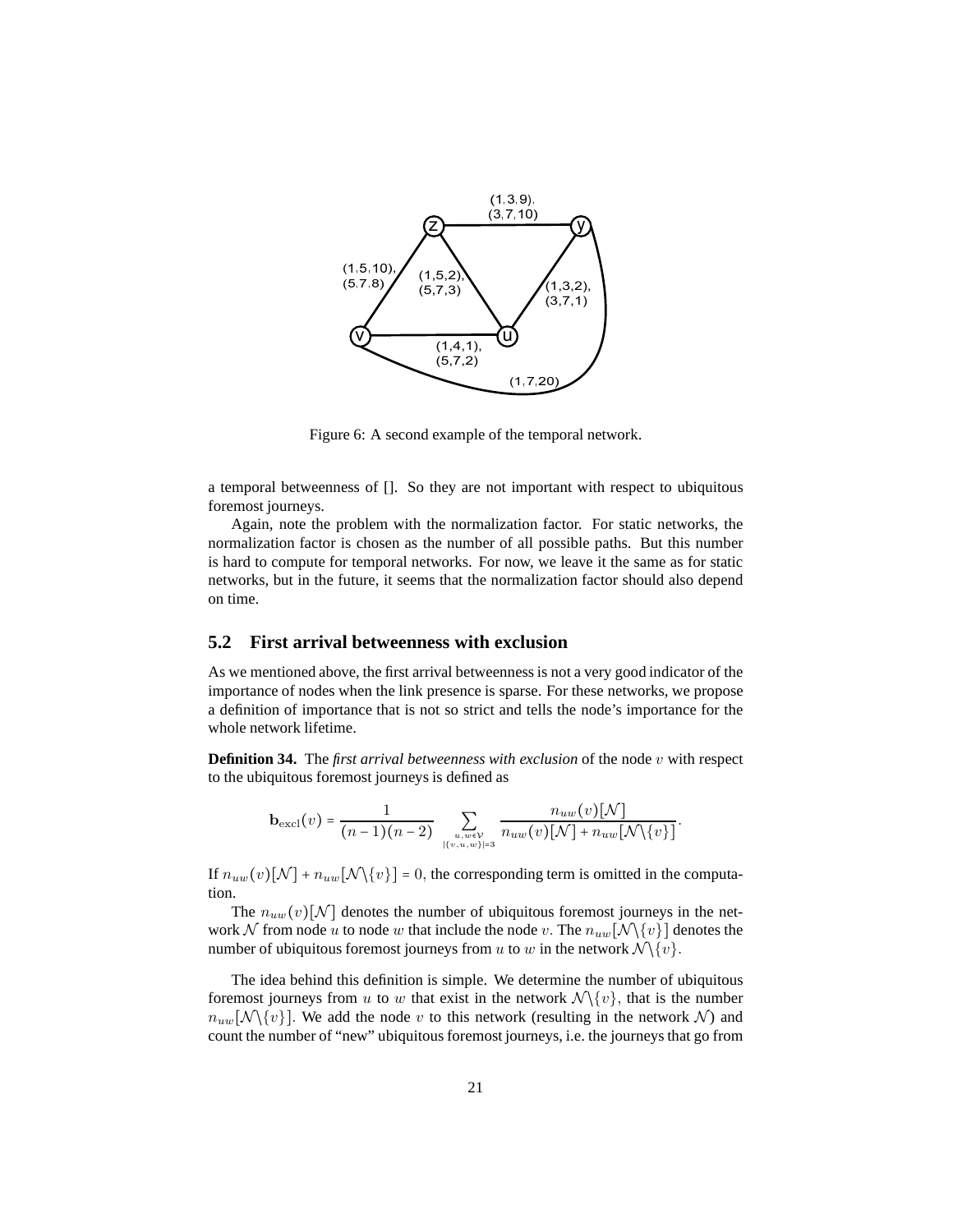*u* to *w* through *v*, denoted with  $n_{uw}(v)[N]$ . Note that these "new" journeys can be faster than the old ones, which means that possibly some of the journeys counted in  $n_{uw}[\mathcal{N}\setminus\{v\}]$  are not ubiquitous foremost journeys for the network  $\mathcal{N}$ . This is one of the main differences between the definitions of the first arrival betweenness and the first arrival betweennes with exclusion.

Another big difference is that the first arrival betweennessis a temporal quantity and tells how the node's importance changes through time and the first arrival betweenness with exclusion is a time independent measure.

When the node  $v$  is important with respect to ubiquitous foremost journeys in  $N$ , the value of  $n_{uw}(v)[N]$  is large and the value of  $n_{uw}[N\setminus\{v\}]$  is small. This means that there are a lot of journeys through  $v$  and few journeys that take other routes. If all the possible routes include  $v$ , the ratio for a combination of three different nodes is equal to 1.

The normalization factor is determined in the same way as for static networks. There is no problems with it because the first arrival betweenness with exclusion is not a temporal quantity. Therefore, the factor depends only on the size of the network.

Note that the values of the first arrival betweenness with exclusion are between 0 and 1. A high value of  $\mathbf{b}_{\text{excl}}(v)$  means that the node *v* is important. In the next Section, we give some numeric examples.

#### **5.2.1 Examples of the first arrival betweenness with exclusion**

<span id="page-21-0"></span>We start with a detailed description of the first arrival betweenness with exclusion on the sparse link presence network with 3 nodes and 3 links that is drawn in Figure [7.](#page-21-0) The weights on the links represent time points (written in TQ notation) and latency. For example, the edge  $\{u, v\}$  is present at the time 2 when it takes 3 time units to cross it, and at the time 7 when it takes 2 time units to cross it.



Figure 7: The first arrival betweenness with exclusion in a simple network.

Because the network is small, we can examine all the possible journeys by hand. The results are written in Table [2.](#page-22-0)

First, we compute the importance of *z* for the journeys from *u* to *v.* There are 2 ubiquitous foremost journeys in  $\mathcal{N}\lbrace z \rbrace$  and there are another 2 ubiquitous foremost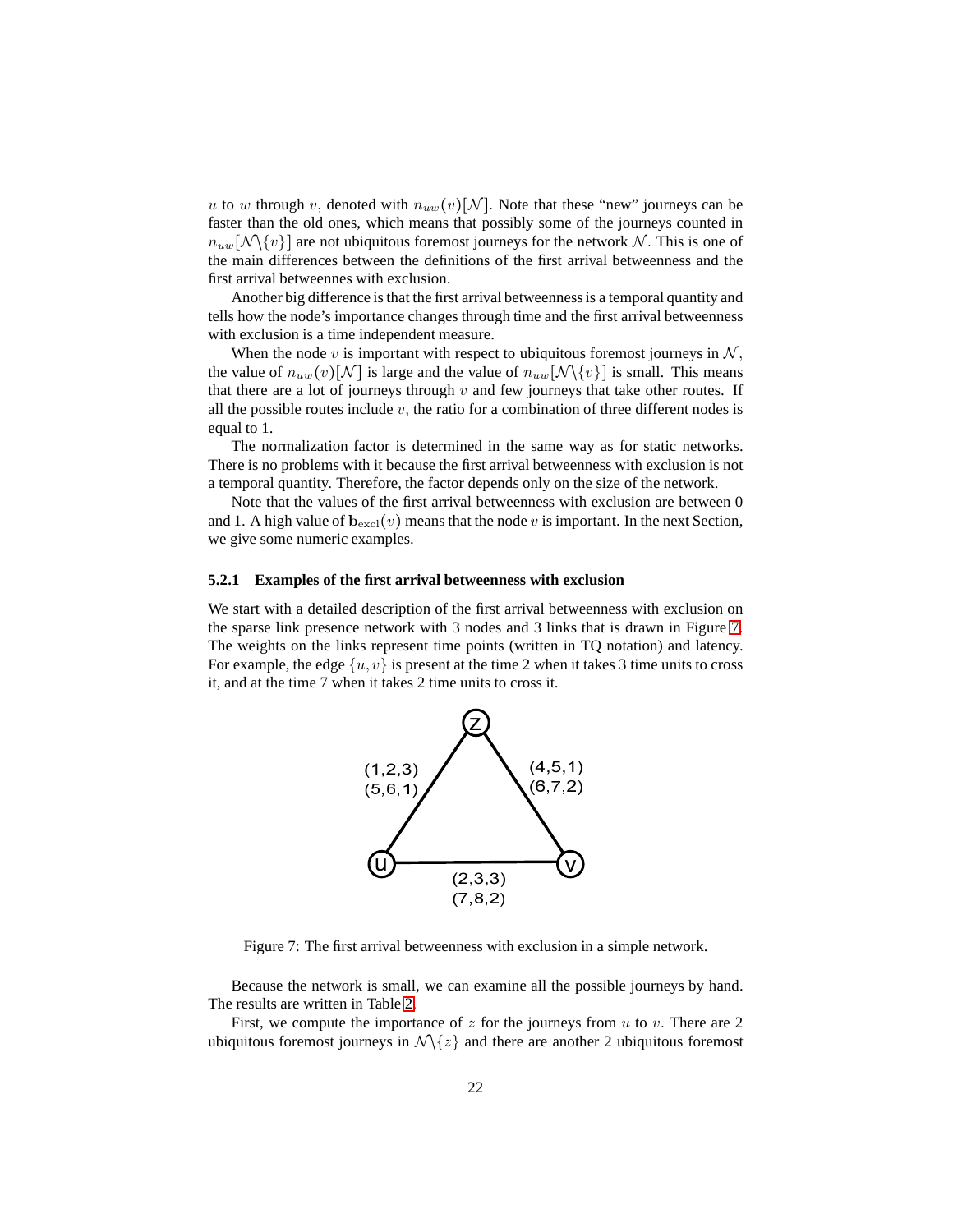<span id="page-22-0"></span>

| Journeys from $u$ to $v$ |        |                      | Journeys from $v$ to $u$ |        |
|--------------------------|--------|----------------------|--------------------------|--------|
| start                    | finish |                      | start                    | finish |
|                          |        | direct               |                          |        |
|                          |        | journeys             |                          |        |
|                          |        |                      |                          |        |
|                          |        | going<br>through $z$ |                          |        |

| Journeys from $u$ to $z$ |        |                      | Journeys from $z$ to $u$ |        |
|--------------------------|--------|----------------------|--------------------------|--------|
| start                    | finish |                      | start                    | finish |
|                          |        | direct               |                          |        |
|                          |        | journeys             |                          |        |
|                          |        |                      |                          |        |
|                          |        | going<br>through $v$ |                          |        |

|       | Journeys from $v$ to $z$ |             | Journeys from $z$ to $v$ |        |
|-------|--------------------------|-------------|--------------------------|--------|
| start | finish                   |             | start                    | finish |
|       |                          | direct      |                          |        |
|       |                          | journeys    |                          |        |
|       |                          | going       |                          |        |
|       |                          | through $u$ |                          |        |

Table 2: Possible journeys in the temporal network from Figure [7.](#page-21-0)

journeys when we add *z.* The importance of *z* for the journeys from *u* to *v* is equal to 2 4 *.*

Now, we look at the journeys from *v* to *u.* There are 2 ubiquitous foremost journeys in  $\mathcal{N}\langle z \rangle$  and there is one more ubiquitous foremost journey when we add *z*. The importance of *z* for the journeys from *v* to *u* is equal to  $\frac{1}{3}$ .

The first arrival betweenness with exclusion of the node *z* is equal to

$$
\mathbf{b}_{\text{excl}}(z) = \frac{1}{2 \cdot 1} \left( \frac{2}{4} + \frac{1}{3} \right) = \frac{5}{12}.
$$

We compute the values of the other two nodes in the same way. Looking at the Table [2,](#page-22-0) we get

$$
\mathbf{b}_{\text{excl}}(v) = \frac{1}{2 \cdot 1} \left( \frac{2}{4} + \frac{1}{3} \right) = \frac{5}{12} \quad \text{and} \quad \mathbf{b}_{\text{excl}}(u) = \frac{1}{2 \cdot 1} \left( \frac{1}{3} + \frac{2}{4} \right) = \frac{5}{12}.
$$

In this example, all the nodes are equally important. That is not surprising as the network is a triangle and the weights are very similar. The first arrival betweenness (without exclusion) is non-zero only for the node  $z$  and is equal to  $[(1, 2, 0.25), (3, 5, 1, 1, 2, 0.25)]$ 1*.*0)*,* (5*,* 6*,* 0*.*5)]*.*

We implemented this procedure in the library TQ. We compute the first arrival betweenness with exclusion using the function betweenTimeEx.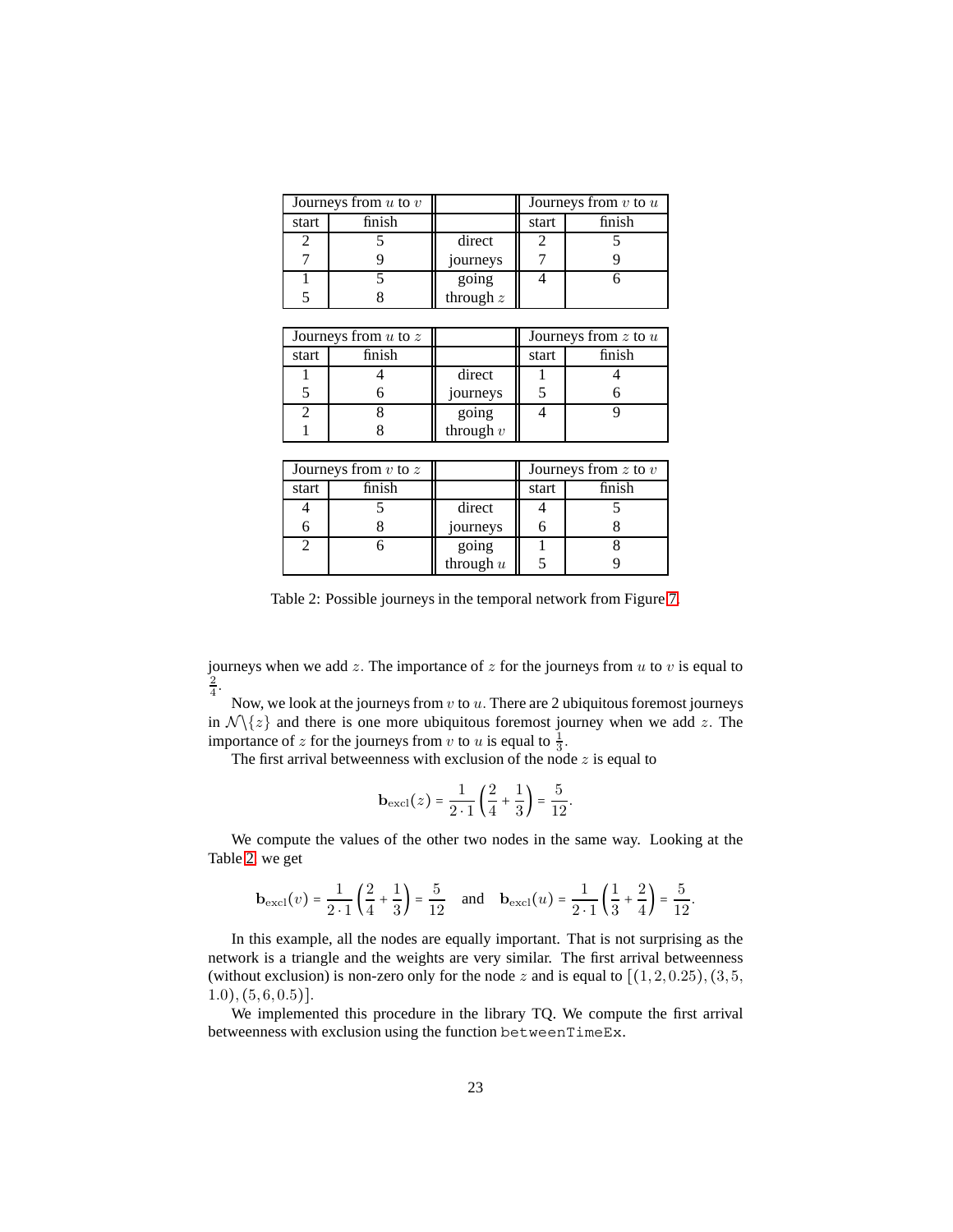We test this function on two other small examples in which the underlying graph is a star with 6 nodes (Figure [8\)](#page-23-0). In the first example, the weights of all the links are equal to (1*,* 10*,* 5)*.* In this case, the value of the first arrival betweenness with exclusion of the node *u* is equal to 1. All other nodes have the value equal to 0. We get the same result without exclusion: The only existing value is the value of the node *u* which is equal to  $[(1, 5, 1.0)]$ .

In the second example, the weights on the links are as in Figure [8.](#page-23-0) In this case, the node *u* has the value of the first arrival betweenness with exclusion of 0.35. The node *v* has a value of 0.0625. And the node *z* has a value of 0.0417. Other nodes have the value 0. This happens because there are very few journeys available in this network. For the same reason the sum of all the values is not equal to one. Note that the center of the star still gets the highest value of the first arrival betweenness with exclusion and that the temporal dimension changes the results significally. Vertices *v* and *z* are more important than the other 3 periferal nodes because there exist journeys  $u \rightarrow v \rightarrow u$  and  $u \rightarrow z \rightarrow u$ . An application of this would be: if we are waiting for a plane at the site *u*, can we get to the site  $v$  and back before the plane leaves or not? If we can, the site  $v$  is more important than the site we cannot visit.

<span id="page-23-0"></span>

Figure 8: The first arrival betweenness with exclusion in a star network.

We also list the results of the first arrival betweenness without exclusion for this star network. For the node *u* we have [(1*,* 2*,* 0*.*5325)*,* (2*,* 3*,* 0*.*2308)*,* (3*,* 4*,* 0*.*1812)*,* (4*,* 5*,* 0*.*1943)*,* (5*,* 6*,* 0*.*0875)*,* (6*,* 7*,* 0*.*1)]*,* for the node *v* we have [(1*,* 2*,* 0*.*0375)*,* (2*,* 3*,* 0*.*05513)*,* (3*,* 4*,* 0*.*03125)*,* (4*,* 5*,* 0*.*04286)*,* (5*,* 6*,* 0*.*0375)*,* (6*,* 7*,* 0*.*05)]*,* and for the node *z,* the result is [(1*,* 2*,* 0*.*02643)*,* (2*,* 3*,* 0*.*03846)*,* (3*,* 4*,* 0*.*025)*,* (4*,* 5*,* 0*.*04286)]*.* All the other nodes betweennes is constantly zero. These results also show that *u* is the most important node in this network. Its importance diminishes when we approach the network lifetime. The other two important nodes are *v* and *z* and their importance is very low. This is also in accordance with the results of the betweenness with exclusion.

The main differences between the two definitions are (a) for sparse link presence networks, the betweenness without exclusion is rarely non-zero and therefore not viable, and (b) the betweenness without exclusion gives temporal results which show some changes in importance through time and give a less distinct sense of node im-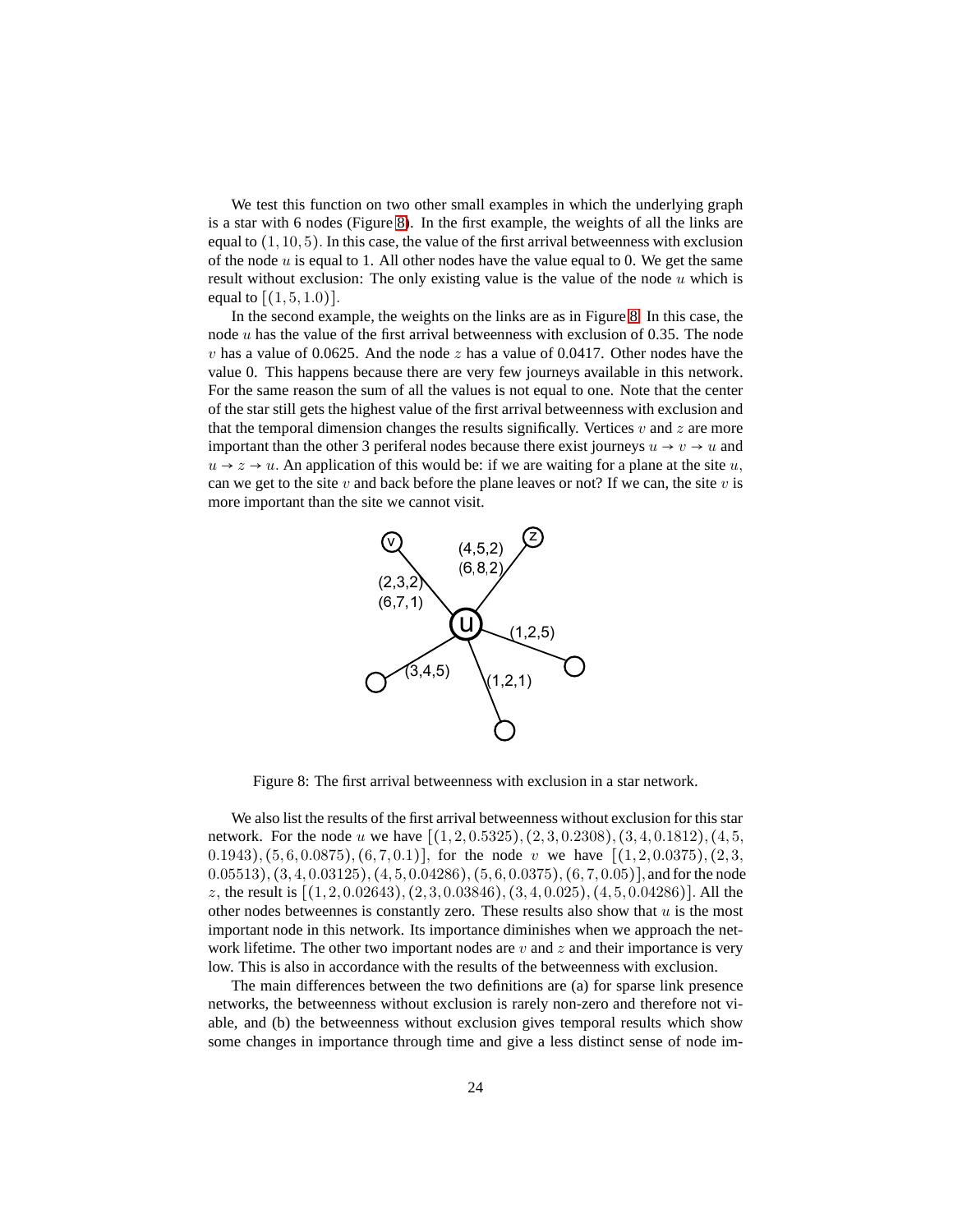portance for the whole lifetime. If we are interested in the overall importance, the betweenness with exclusion is the more suitable one.

### **5.3 The importance of selected bus stops in Ljubljana, Slovenia**

From the bus schedules for Ljubljana, Slovenia, we created a temporal network. Because there is a lot of data for the entire city, we chose only a part of the whole network that we know well. This subnetwork consists of 25 bus stops and represents the bus schedule for the selected routes going in one direction from 8 a.m. untill noon. We chose the routes we know well in order to compare the results with our personal experience.

The results we got by computing the first arrival betweenness with exclusion were in accordance with our intuition – the least important nodes of the bus network were the last stops of each line. The most important bus stops were the ones where a few lines come together to the same road. The numerical results of the first arrival betweenness are depicted in Figure [9.](#page-24-0) All the links are directed and are pointing right / down. The nodes of the network are numbered and the numbers next to the nodes represent the values of the first arrival betweenness with exclusions. The nodes without numbers next to them have the first arrival betweenness with exclusions equal to 0.

<span id="page-24-0"></span>

Figure 9: The first arrival betweenness with exclusion on a part of the bus schedule network.

The nodes that receive the highest values of the first arrival betweenness with exclusions are "in the middle" of the network as we can see from Figure [9.](#page-24-0) We expected such a result from our experience. The nodes with the highest values are nodes 13 (value 0.2192), 11 (value 0.2174), 9 (value 0.1884), and 7 (value 0.1775). All other nodes have a very small or zero value of betweenness. Note that one could expect the values of nodes 16 or 18 to be higer. They are low because it takes quite a long time to get from node 18 to node 13.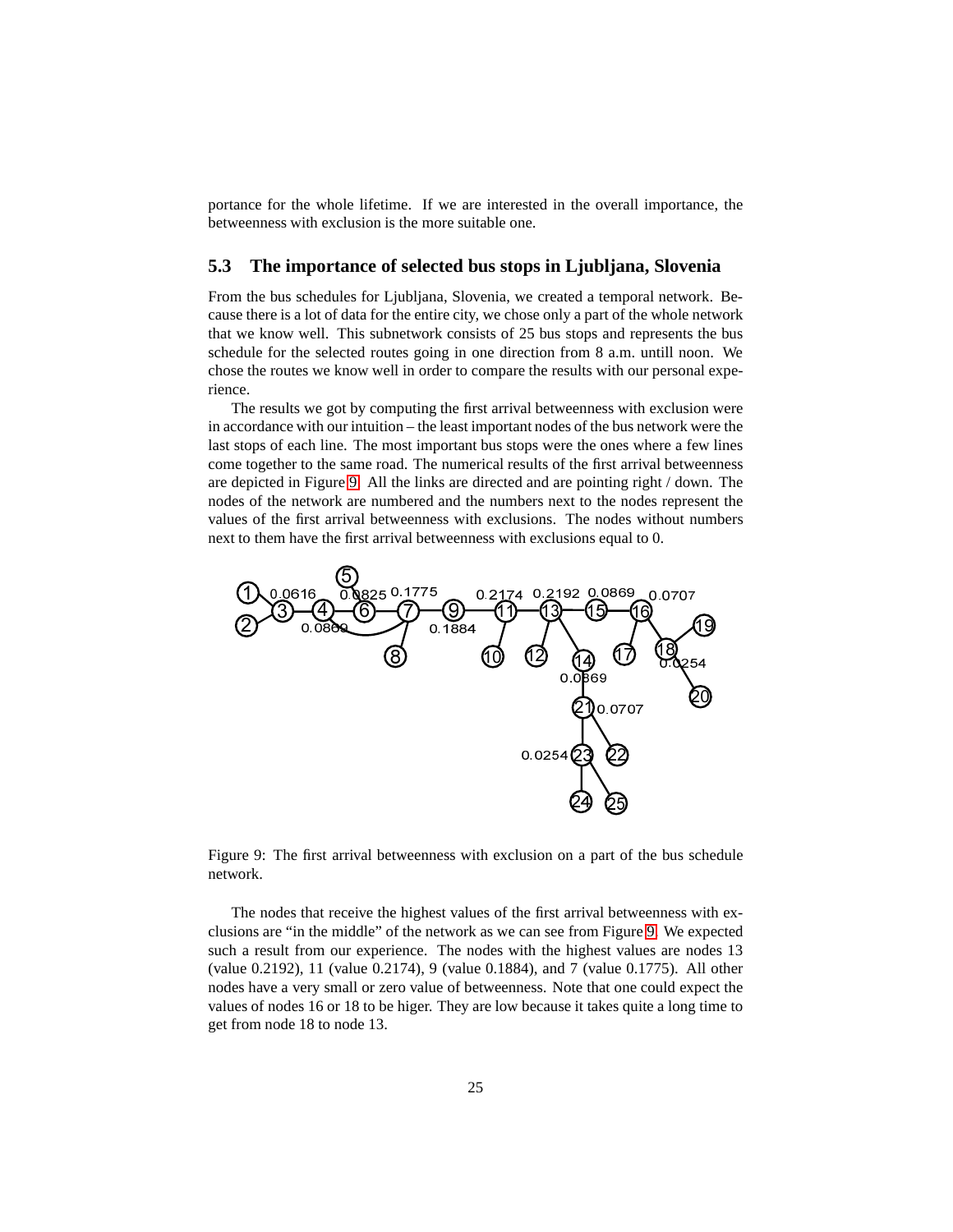We also computed the first arrival betweenness which gave similar but longer results, which are omitted for the sake of brevity.

## <span id="page-25-0"></span>**6 Conclusion and future work**

In the article, we described a new algebraic approach to the analysis of temporal networks that is based on temporal quantities over the selected semiring. We defined a new semiring for computing foremost journeys (first arrival semiring) and traveling semirings in which we can use additional data on the links, besides the latency.

Our description of a temporal network avoids an explicit record of node and link presence as it is done in most of the literature. We describe the absence implicitly using the zero in the semiring. Our approach allows a wider variety of temporal data to be added to the nodes and to the links of the network. In addition to the latency, it is possible to add lengths, number of ways, and other temporal information. With the definition of the traveling semiring, we can mathematically describe journeys in temporal networks and allow more data in their analysis.

The procedures for the analysis of temporal networks with zero latency and zero waiting times from our articles [\[3,](#page-26-3) [22\]](#page-27-7) and the procedures used in this article are available as a Python library TQ (Temporal Quantities) at

<http://vladowiki.fmf.uni-lj.si/doku.php?id=tq>.

We defined two betweenness centralities with respect to the ubiquitous foremost journeys in temporal networks, and showed how to use the semiring operations to compute them. We extended the library TQ to include these routines and tested it on a few examples. We get the results we expected from our knowledge of the real network.

For future research, other methods from static networks could be generalized and special methods that are adapted to the time dimension should be developed. Also, the definition of betweenness could be generalized or adapted in another way that would be more suitable for different data. It seems that the traveling semiring could be used for many different purposes. A new semiring could be constructed that could take into account all the foremost journeys. The normalization factor for the first arrival betweenness should be improved.

There are still questions about the journeys with zero or fixed waiting times. Both cases raise some interesting questions. The fixed time is a very strong assumption and it will be difficult to solve. If a semiring could be constructed for this case, the temporal "shortest path" problem could be solved by the matrix closure operation in polynomial time. Since shortest path problem with zero waiting times is NP-hard, this would be highly unlikely.

In the future, we intend to extend the library TQ and provide a better, friendlier version of the program so that it could be used by other researchers.

## **Funding**

This work was supported in part by the ARRS, Slovenia, research program P1-0294 and research projects J5-5537 and J1-5433, as well as by a grant within the EURO-CORES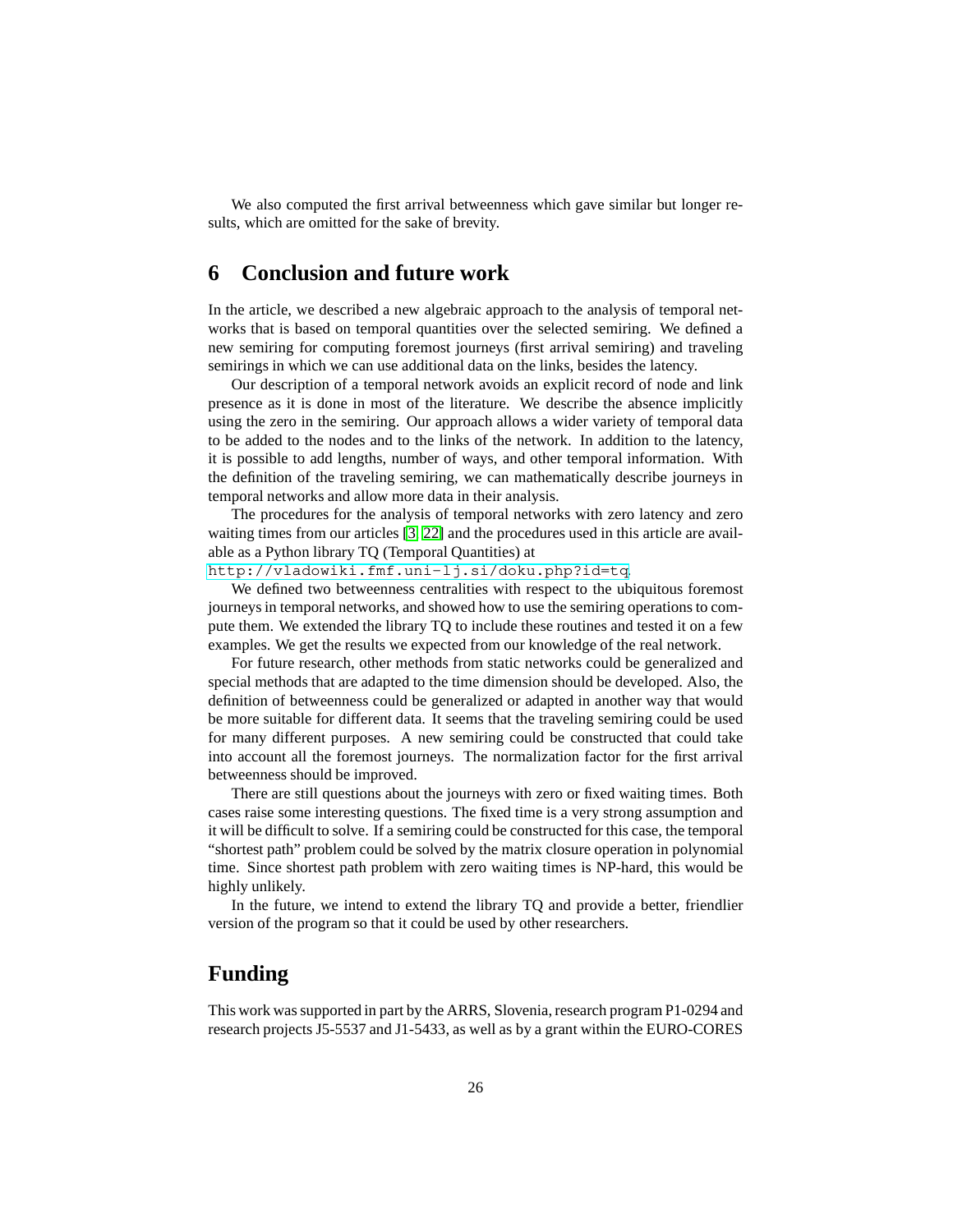Programme EUROGIGA (project GReGAS) of the European Science Foundation.

## **References**

- <span id="page-26-9"></span>[1] John S. Baras and George Theodorakopoulos. Path problems in networks. *Synthesis Lectures on Communication Networks*, 3(1):1–77, 2010.
- [2] Vladimir Batagelj. Semirings for social network analysis. *Journal of Mathematical Sociology*, 19(1):53–68, 1994.
- <span id="page-26-3"></span><span id="page-26-0"></span>[3] Vladimir Batagelj and Selena Praprotnik. An algebraic approach to temporal network analysis. *Submitted to Social Networks*, 2014.
- [4] Michael G. H. Bell and Yasunori Iida. *Transportation network analysis*. Chichester: Wiley, 1997.
- <span id="page-26-4"></span>[5] Sandeep Bhadra and Afonso Ferreira. Complexity of connected components in evolving graphs and the computation of multicast trees in dynamic networks. In Samuel Pierre, Michel Barbeau, and Evangelos Kranakis, editors, *ADHOC-NOW*, volume 2865 of *Lecture Notes in Computer Science*, pages 259–270. Springer, 2003.
- <span id="page-26-5"></span>[6] Bernard Carre. *Graphs and networks*. Clarendon Press; Oxford University Press Oxford; New York, 1979.
- <span id="page-26-2"></span>[7] Arnaud Casteigts, Paola Flocchini, Walter Quattrociocchi, and Nicola Santoro. Time-varying graphs and dynamic networks. *International Journal of Parallel, Emergent and Distributed Systems*, 27(5):387–408, 2012.
- <span id="page-26-1"></span>[8] José R. Correa and Nicolás E. Stier-Moses. Wardrop equilibria. *Wiley Encyclopedia of Operations Research and Management Science*, 2011.
- <span id="page-26-6"></span>[9] Stephen Dolan. Fun with semirings: A functional pearl on the abuse of linear algebra. *SIGPLAN Not.*, 48(9):101–110, September 2013.
- <span id="page-26-10"></span><span id="page-26-8"></span>[10] John G. Fletcher. A more general algorithm for computing closed semiring costs between vertices of a directed graph. *Commun. ACM*, 23(6):350–351, June 1980.
- [11] Linton C. Freeman. A set of measures of centrality based on betweenness. *Sociometry*, 40(1):35–41, 1977.
- <span id="page-26-11"></span>[12] Linton C. Freeman. Centrality in social networks; Conceptual clarification. *Social Networks*, 1(3):215–239, 1978.
- [13] Betsy George and Sangho Kim. *Spatio-temporal Networks; Modeling and Algorithms.* Springer Briefs in Computer Science. Springer, 2013.
- <span id="page-26-7"></span>[14] Michel Gondran and Michel Minoux. *Graphs, Dioids and Semirings: New Models and Algorithms (Operations Research/Computer Science Interfaces Series)*. Springer Publishing Company, Incorporated, 1 edition, 2008.